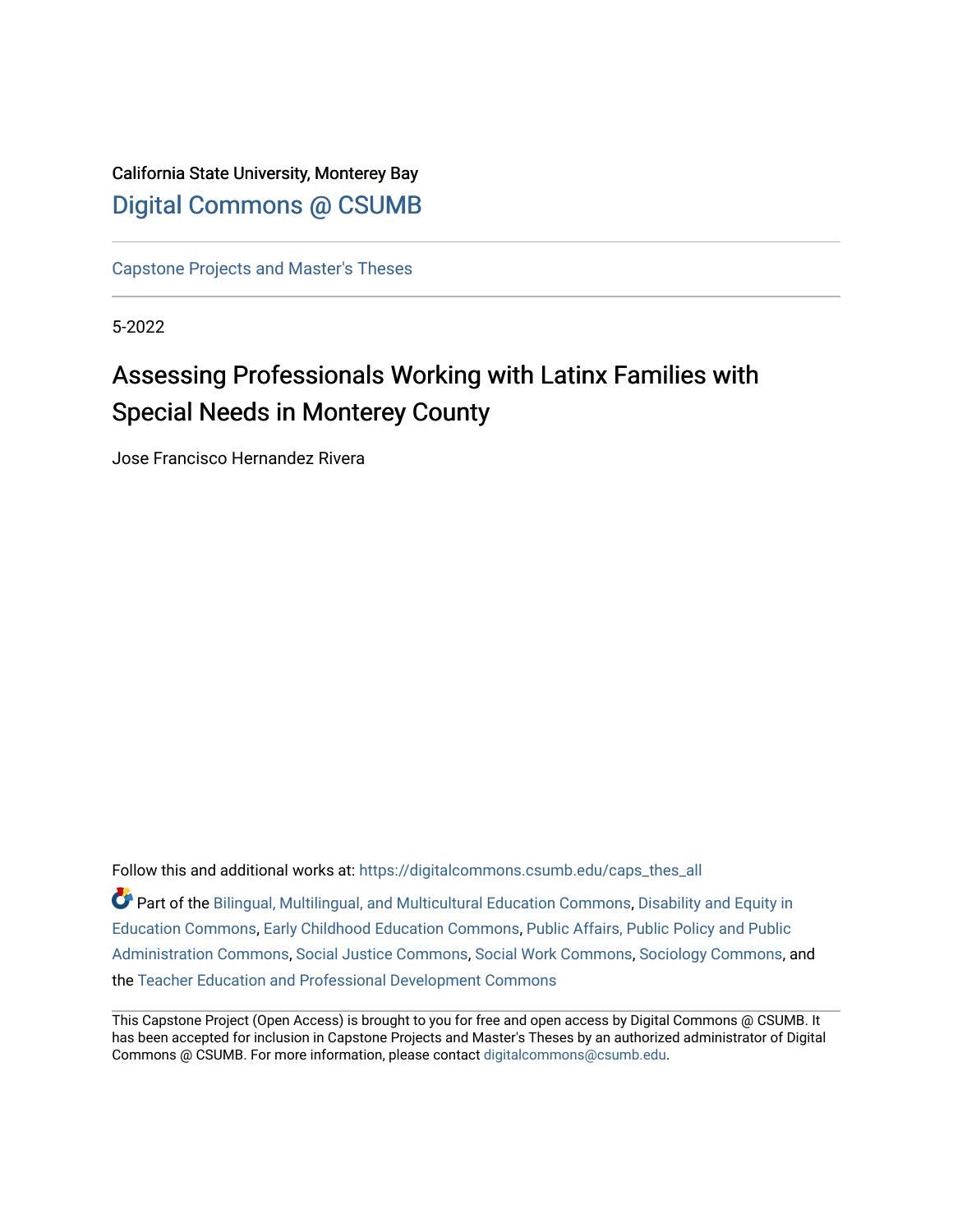# **Assessing Professionals Working with Latinx Families with Special Needs in Monterey**

#### **County**

Jose Francisco Hernandez Rivera

Special Kids Connect

Collaborative Health and Human Services Department

Department of Health Human Services and Public Policy

California State University, Monterey Bay

May 13, 2022

## **Author Note**

Jose Francisco Hernandez Rivera, Department of Health Human Services and Public Policy, California State University Monterey Bay. This research was supported by Special Kids Connect. Correspondence concerning this article should be addressed to Jose Francisco Hernandez Rivera, California State University Monterey Bay, 100 Campus Center, Seaside, CA, 93955. Contact: [JosHernandez@csumb.edu](mailto:JosHernandez@csumb.edu).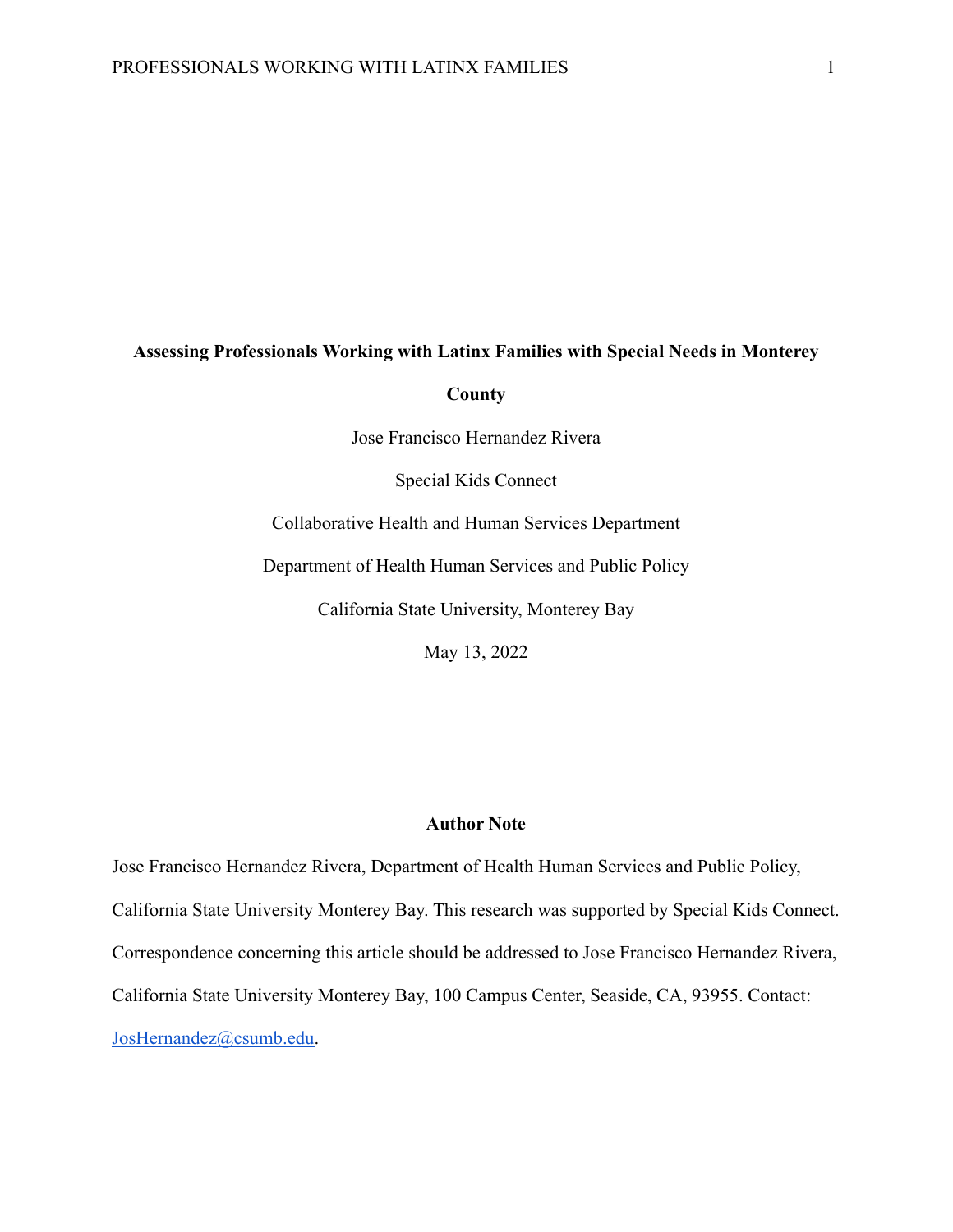#### **Abstract**

<span id="page-2-0"></span>Special Kids Connect (SKC) is a nonprofit organization serving children with disabilities and their families in Monterey County. This capstone project concentrated on the professionals working with children as part of SKC's Early Start Intervention Program. The project's objective was to discover local agencies' professional development training needs that serve Latinx families with disabled children between 2 to 8 years. Seventy-five child-care providers, early intervention service professionals, regional center staff, and school district personnel responded to the survey. They indicated an overall 60 % needed an understanding of systems related to IEPs, Early Start Services, Developmental Screenings, Social-Emotional Screenings, Regional Center Services, ASQs, IFSPs, IPPs, Part B, and Part C of IDEA in one or more categories. The recommendation is to provide training on understanding educational and community systems, cultural awareness and competence, resources supporting Latinx families related to translation services, and awareness of developmental delays/disabilities through workshops.

*Keywords*: Disability, Survey, Professionals, Training, Latinx, Social-Emotional, Developmental, Screenings, Regional Center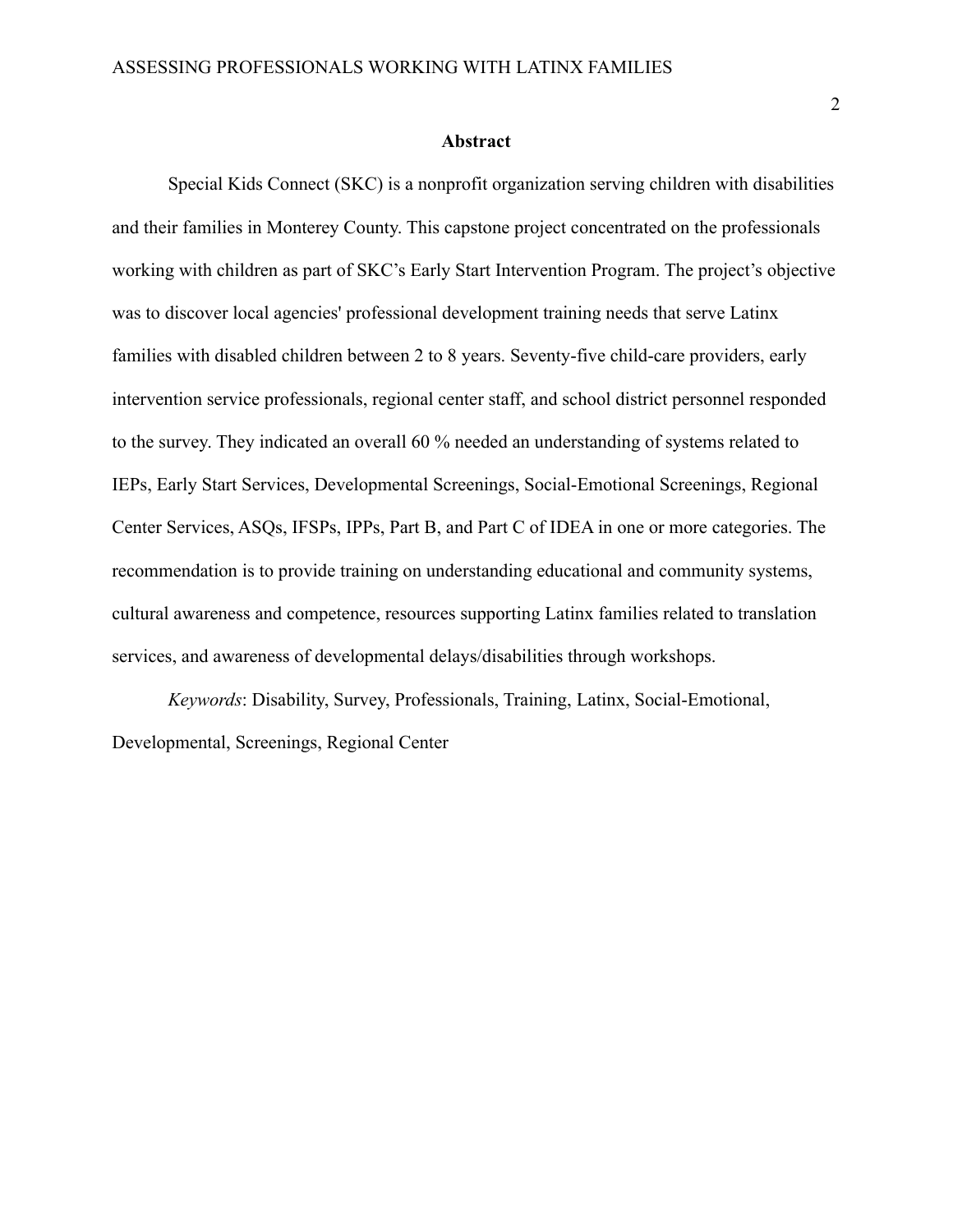## **TABLE OF CONTENTS**

| Abstract                                                                                   | $\mathbf{1}$ |
|--------------------------------------------------------------------------------------------|--------------|
| <b>Agency and Communities Served</b>                                                       | 3            |
| <b>Problem Definition/Description</b>                                                      | 4            |
| <b>Contributing factors to the problem</b>                                                 | 6            |
| Professional Development                                                                   | 6            |
| Roles and Responsibilities                                                                 | 7            |
| <b>Consequences of the problem</b>                                                         | 8            |
| Misunderstanding Services Process                                                          | 8            |
| Navigating Systems                                                                         | 9            |
| Figure 1: Problem Model "Micro-Level & Macro-Level"                                        | 9            |
| <b>Project Problem</b>                                                                     | 10           |
| <b>Assessment Plan and Expected Outcomes</b>                                               | 10           |
| <b>Project Results</b>                                                                     | 11           |
| Figure 2: Roles selected (multiple selections)                                             | 12           |
| Figure 3: Age children professionals work with OR Ages children do their families have     | 13           |
| Figure 4: How much do you know about the following services/supports                       | 14           |
| Figure 5: Latinx families are at a disadvantage                                            | 15           |
| Figure 6: For what reasons did you choose your answer to the above question                | 16           |
| Figure 7: Knowledge/tools/resources would be helpful for you in supporting Latinx families | 18           |
| <b>Conclusion and Recommendations</b>                                                      | 19           |
| Reference                                                                                  | 21           |
| <b>Bibliography</b>                                                                        | 23           |
| <b>Appendix</b>                                                                            | 24           |
| Appendix 1: Special Kids Connect Professional Questionnaire in English                     | 24           |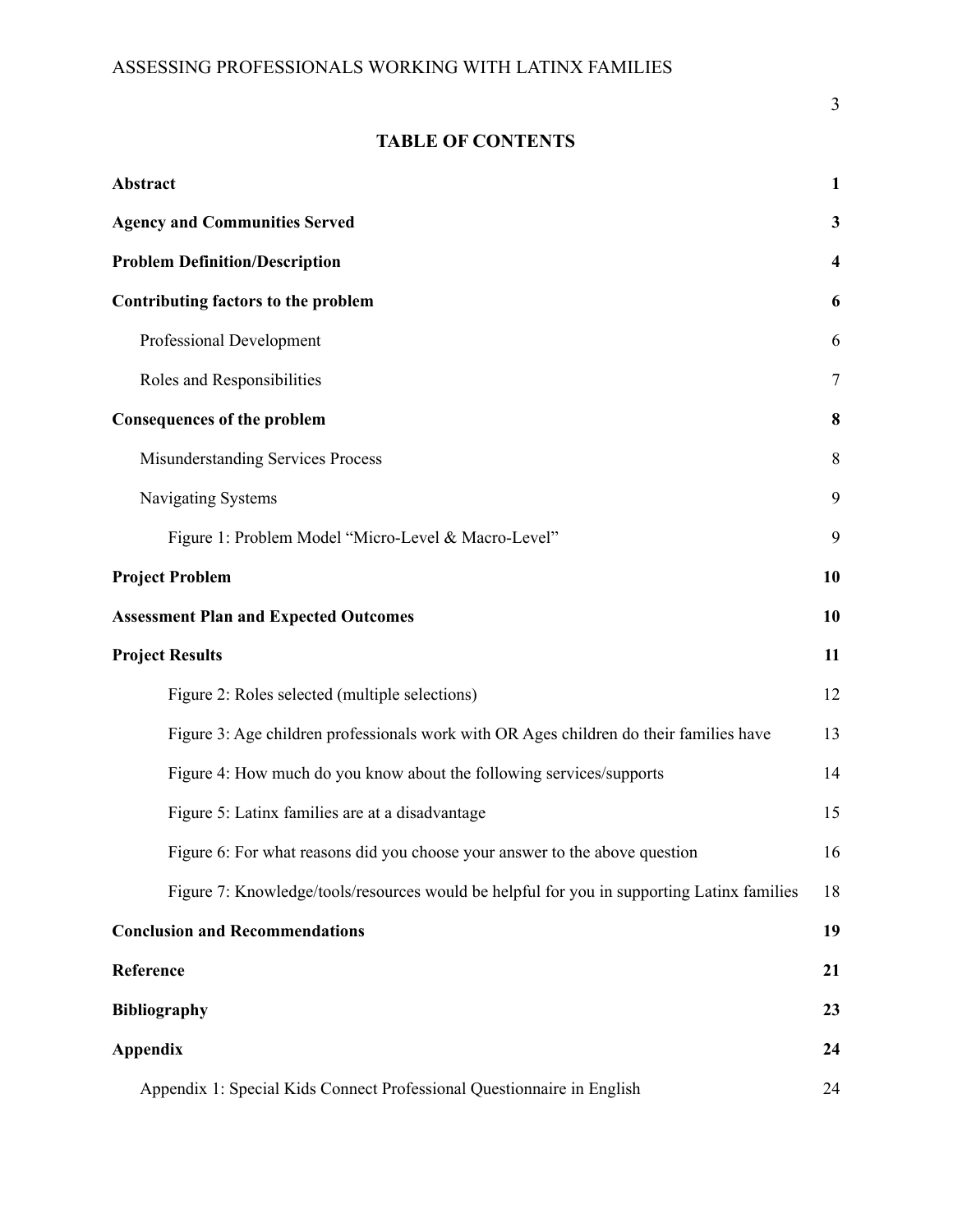## ASSESSING PROFESSIONALS WORKING WITH LATINX FAMILIES

| Appendix 2: Special Kids Connect Professional Questionnaire in Spanish | 28 |
|------------------------------------------------------------------------|----|
| Appendix 3: Outreach Contact Agencies                                  | 32 |
| Appendix 4: Scope of Work Table                                        | 33 |
| Appendix 5: Overall Data Collected                                     | 36 |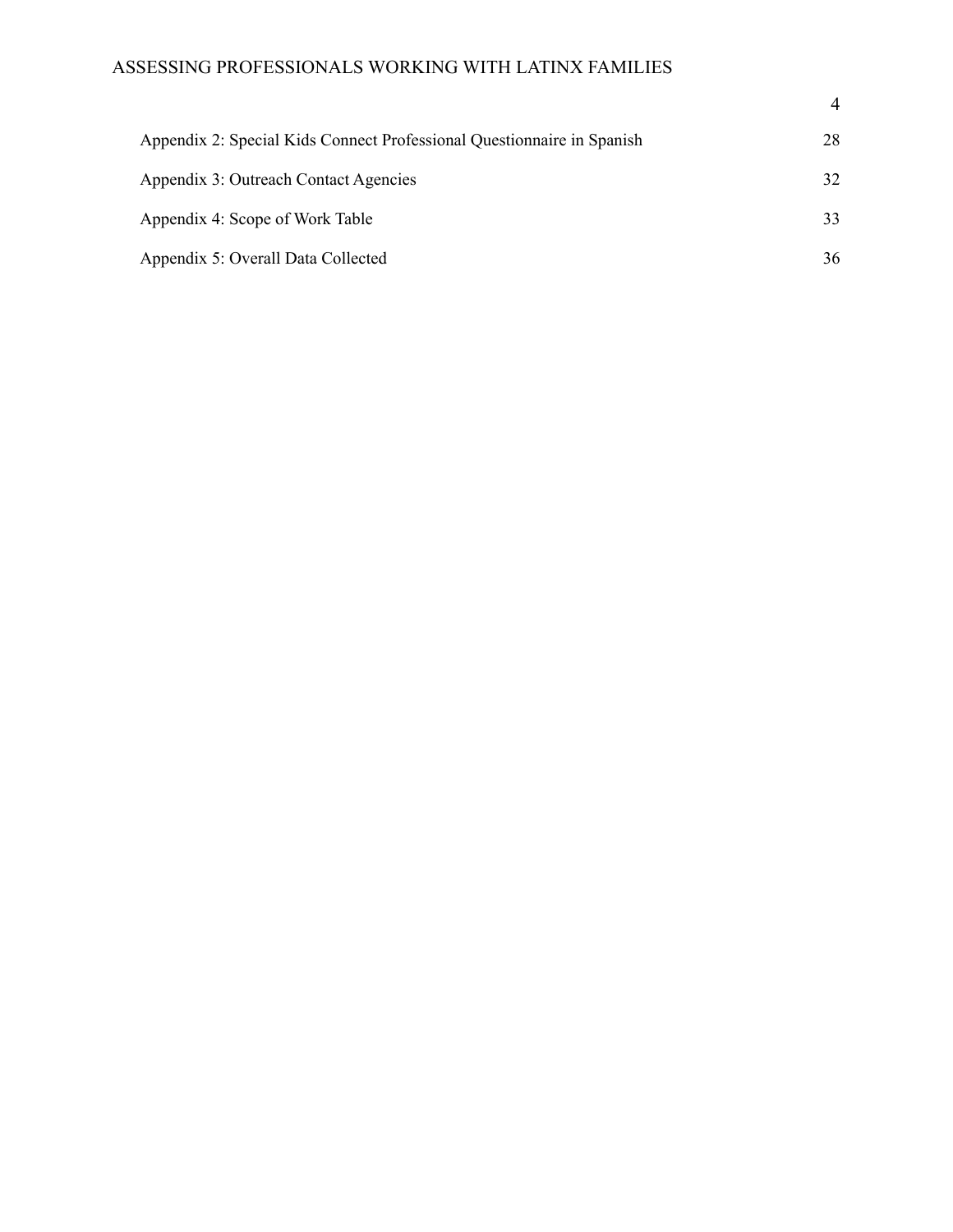### **Agency and Communities Served**

<span id="page-5-0"></span>Special Kids Connect (SKC) serves individuals with developmental disabilities through different programs and services throughout their lifespan. Since 2007, Special Kids Connect has been a 501(c)(3) organization recognized in the tri-county area to promote and provide health and human services. SKC's mission is "develops resources, raises awareness and provides support to children with disabilities and their families in Monterey County." SKC services include the STAR Toy Library, which supports families with therapy tools, adaptive equipment, puzzles, games, and toys. REACH Programs make it possible for children with a wide range of disabilities to participate in activities that nurture their interests and talents in new and exciting ways in community environments with the support of typically developing peers. Thought Family Connections SKC offers parent-to-parent support for parents seeking guidance with information, education, and empowerment through education workshops (Special Kids Connect, 2022).

SKC is the Early Start Family Center in Monterey County, and it offers guidance to parents from ages 0 through 3 who suspect developmental delays in their child. Early Start program is California's early intervention for infants and toddlers with disabilities to offer family-oriented guidance through services. This program is California's response to federal legislation ensuring that early intervention services for infants and toddlers with disabilities and their families are provided in a coordinated, family-centered system of statewide services. This program allows parents the opportunity to access services for their children's needs and concerns as a family through evaluations, assessments, and individual family service plans and successfully transition from Part C of The Individuals with Disabilities Education Act (IDEA)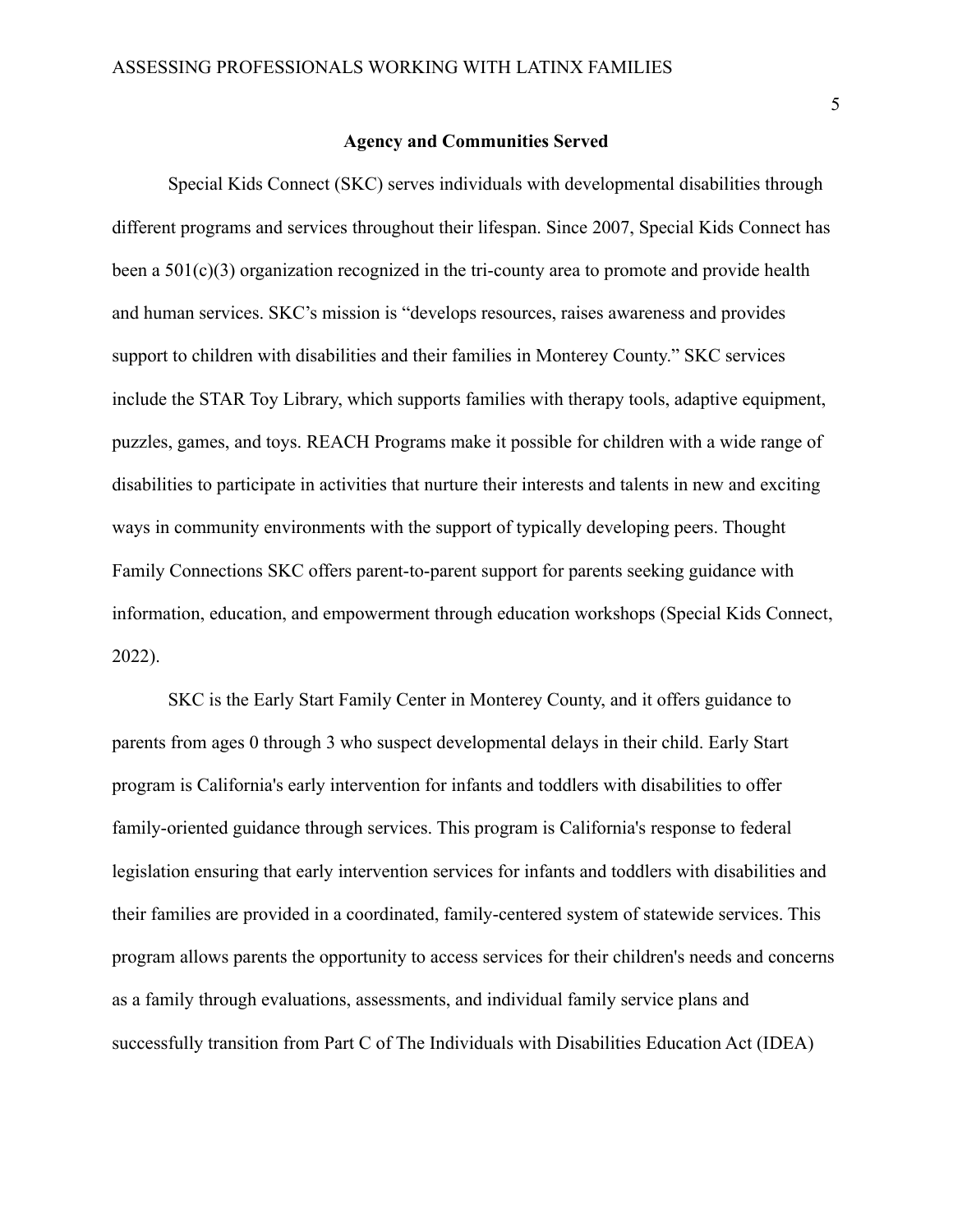services for school-aged children to Part C of IDEA with Early Intervention Services (Department of Developmental Services, 2022; Special Kids Connect, 2022).

#### **Problem Definition/Description**

<span id="page-6-0"></span>Professional Development for people who work directly with individuals with disabilities has been an issue due to the lack of training to provide equitable support during the lifespan of an individual with special needs. Delayed diagnosis is a common, damaging, and costly patient safety issue in primary care. Its monitoring and measuring systems are undeveloped and underused. There are unique strategies for identifying issues that contribute to delayed diagnosis in primary care and potential remedies. Clinicians recognized many issues that led to delayed diagnosis in primary care and potential treatments. The inverse care law, or a mismatch between patients' medical demands and healthcare supply, and poor communication between secondary and primary care, were identified as the leading causes of delayed diagnosis. The difficulties contributing to delayed diagnosis included a lack of continuity of general patient (GP) care, late or inappropriate access to care, and the existence of mental and other comorbidities. Improving interpersonal communication once again reaffirmed: enhancing communication between physicians and patients (Car et al., 2016).

In a study conducted on The Voices of Latino families raising children with special needs, teachers were interviewed and shared that educators must create programs that address Latino families' specific needs, values, and beliefs. However, to make possible changes, educators working with families and students must first have a better understanding of Latino families and assess if the programs that are designed and administered are suitable. Also, parents need to integrate strategies that help educators realize their profession's cultural foundations and move toward a more successful cooperation model that emphasizes reciprocity and relationship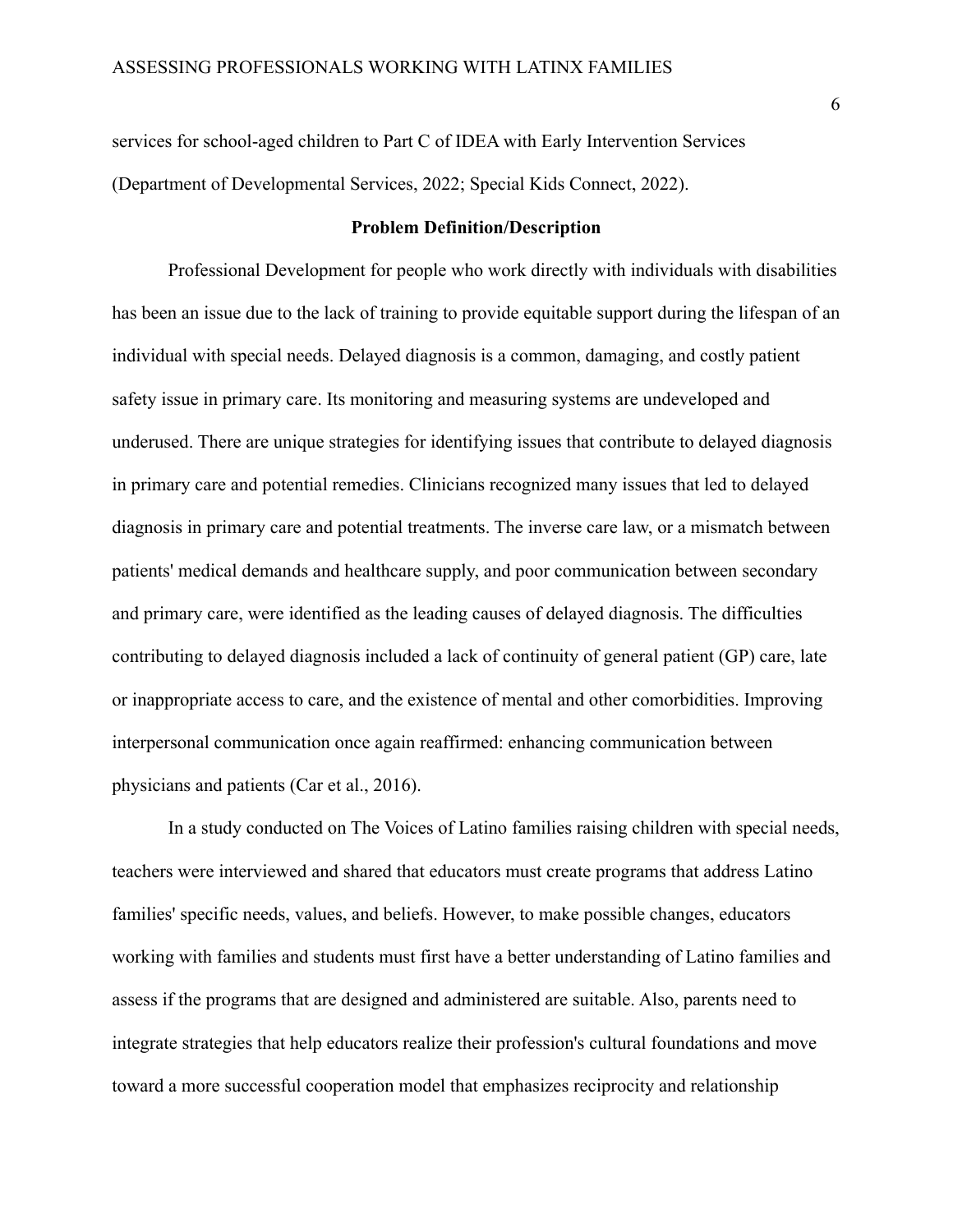development. In addition, parents must address the need for educators to improve their cultural awareness, knowledge, and abilities to deliver culturally meaningful and relevant services to Latinos. Understanding the environment of families, as well as recognizing the cultural origins of families, is critical. Based on the challenges that families and educators can face, the initial integration of the importance has to come from the educators' understanding of family dynamics to create a collaborative relationship (Hughes et al., 2008; Bailey et al., 1999).

One challenge that a parent faces is understanding the usage of professional vocabulary when it comes to understanding school and community services. The most important to consider is language, the use of comprehensive vocabulary to determine the services of a family or a child, and the support has to come as basic as educating parents and professionals on primary language. In Monterey County, the number of educational achievements, cultural background and beliefs, geographic location, and employment, families are growing increasingly diverse. According to the Panetta Institute (2022), "48% of adults in Monterey County lack literacy skills … Nationally, 43% of Americans with the lowest literacy skills live in poverty." This means that Monterey County's literacy skills are higher than the national data reporting.

Furthermore, during the preparation of a Family Service Plan (FSP), families and professionals from a multidisciplinary and interdisciplinary team will assess the impact of early intervention programs for toddlers and babies FSP. The Individualized Family Service Plan (IFSP) aims to include developmental delay services as early as possible and detect delays earlier than later in a child's life. An Individualized Education Program (IEP) is a goal-oriented educational plan for a kid in a classroom context. In a comfortable and natural atmosphere, the IFSP focuses on five core domains: priorities, issues, resources, and achievement. Meanwhile, the IEP is focused on the individual itself and his/her needs (Zhang, 2003). Families confront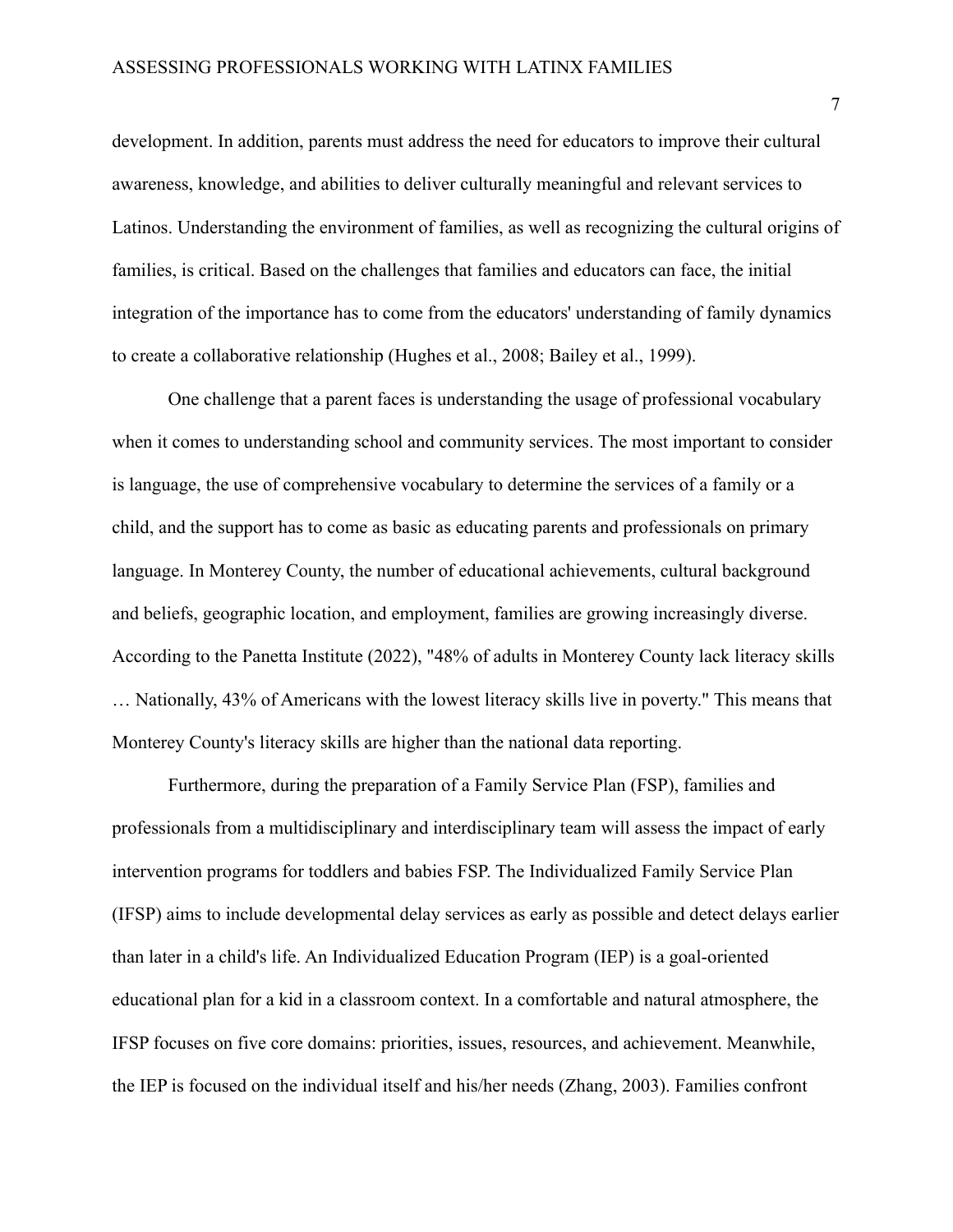several problems while receiving assistance, meetings, and programs for their disabled children. This demonstrates how sensitive, culturally aware, and knowledgeable a professional is of the needs of Hispanic families and the services and resources accessible to them. However, taking into account the family's primary language to effectively communicate the family and child's needs and the family literacy skills (Effective Early Childhood Transitions, 2013).

## <span id="page-8-0"></span>**Contributing Factors to the Problem**

Two of the most important contributing factors that are challenged with professionals are training on professional development and understanding their own sector's roles and responsibilities, however, also from others. For example, the systems of a regional center will be different from a local family resource center. The following information shares two key factors why Latinx families cannot successfully obtain services due to the lack of collaboration between professionals and community support.

#### <span id="page-8-1"></span>**Professional Development**

Providing services to students with diverse abilities in various settings may stretch the traditional teacher preparation that special educators receive. The expanded role of special educators in rural areas may mean that some teachers are providing services to students outside their training and expertise and require additional support and training to feel effective and committed in their positions. Therefore, one possible solution to address the disparities in Latino students and training and the unique challenges of the special educator's responsibilities in rural areas is focused on in-service professional development. The factors that special educators in large-scale research educators need training on child development and how to refer children and families for appropriate training may provide teachers with the knowledge and skills they require to feel competent in their roles and meet the demands of their jobs. The article Issues in Special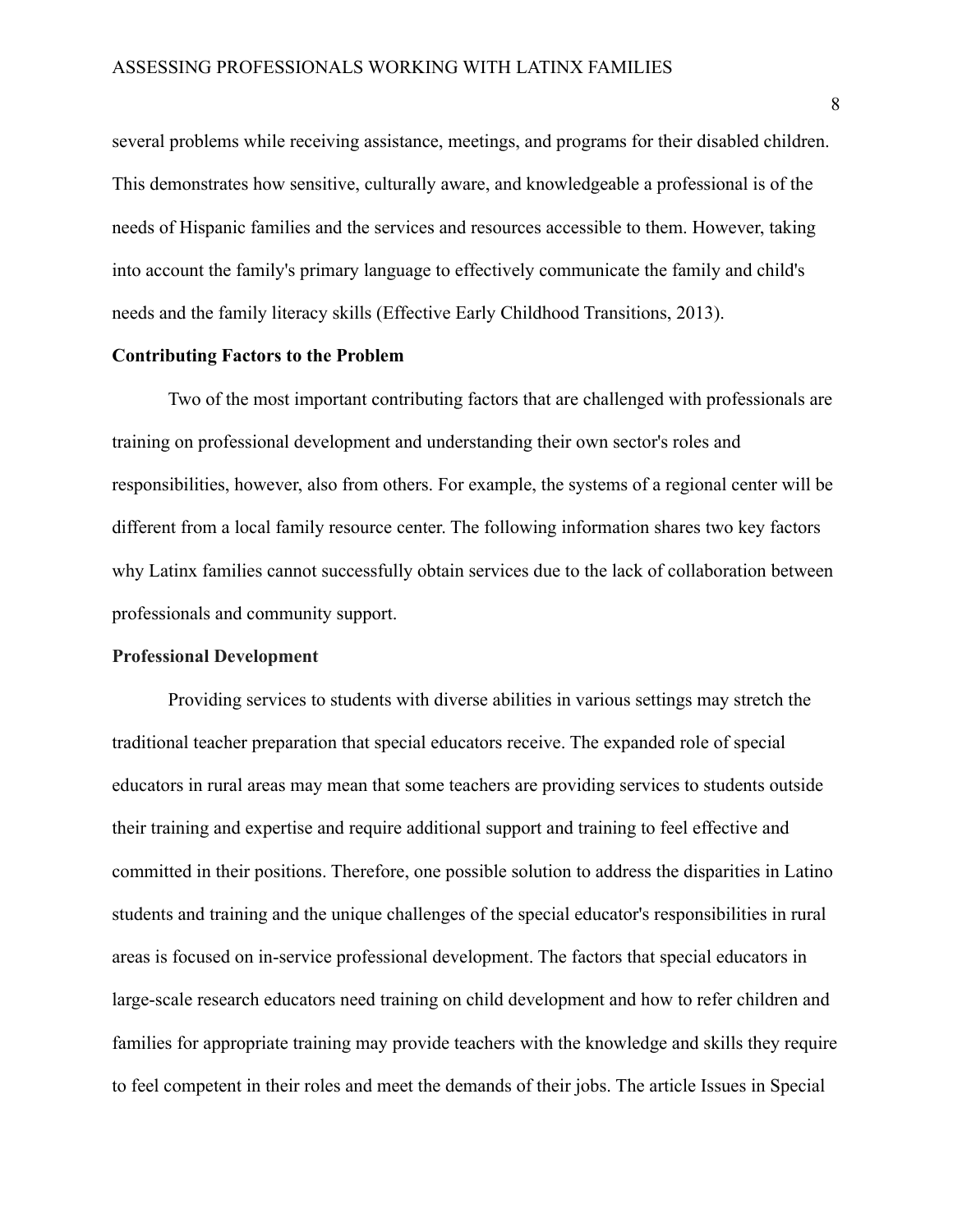Education Teacher Recruitment, Retention and Professional Development: Considerations in Supporting Rural Teachers indicated that participating in relevant professional development decreased stress, boosted competency and teacher effectiveness, and increased dedication to the field in their study they found that special education teachers working in a range of settings, including rural, discovered that training that prepared teachers to engage with general educators in inclusive settings was crucial to special educators' job satisfaction (Berry et al., 2017).

#### <span id="page-9-0"></span>**Roles and Responsibilities**

Roles and responsibilities are not always clear from teachers, social workers, and school services. Gable et al. (2003) collaborated on executing their survey to identify the challenges that child care workers face, the importance of pre-service training, and the relationships between education and pay. To better understand how participants of positions as center directors, center providers, and family child care providers were compared, beliefs may differ depending on role; the participants indicated that child-care providers require some training and education prior to caring for children and that higher levels of training and education should be associated with more compensation on professional roles. When the scores showed no variations in attitudes toward the importance of pre-service training and education, all groups agreed that this sort of preparation should be necessary. However, the three groups differed considerably in their belief that higher levels of training and education should result in better pay. Even though center director and provider evaluations were nearly identical, family child care providers scored much lower than both center groups. Overall what this indicated was that even though there are significant differences in demographic characteristics (age, experience, educational attainment, and personal income) and perceptions of the importance of pragmatic barriers, as well as differences in their beliefs about the relationship between education and compensation, among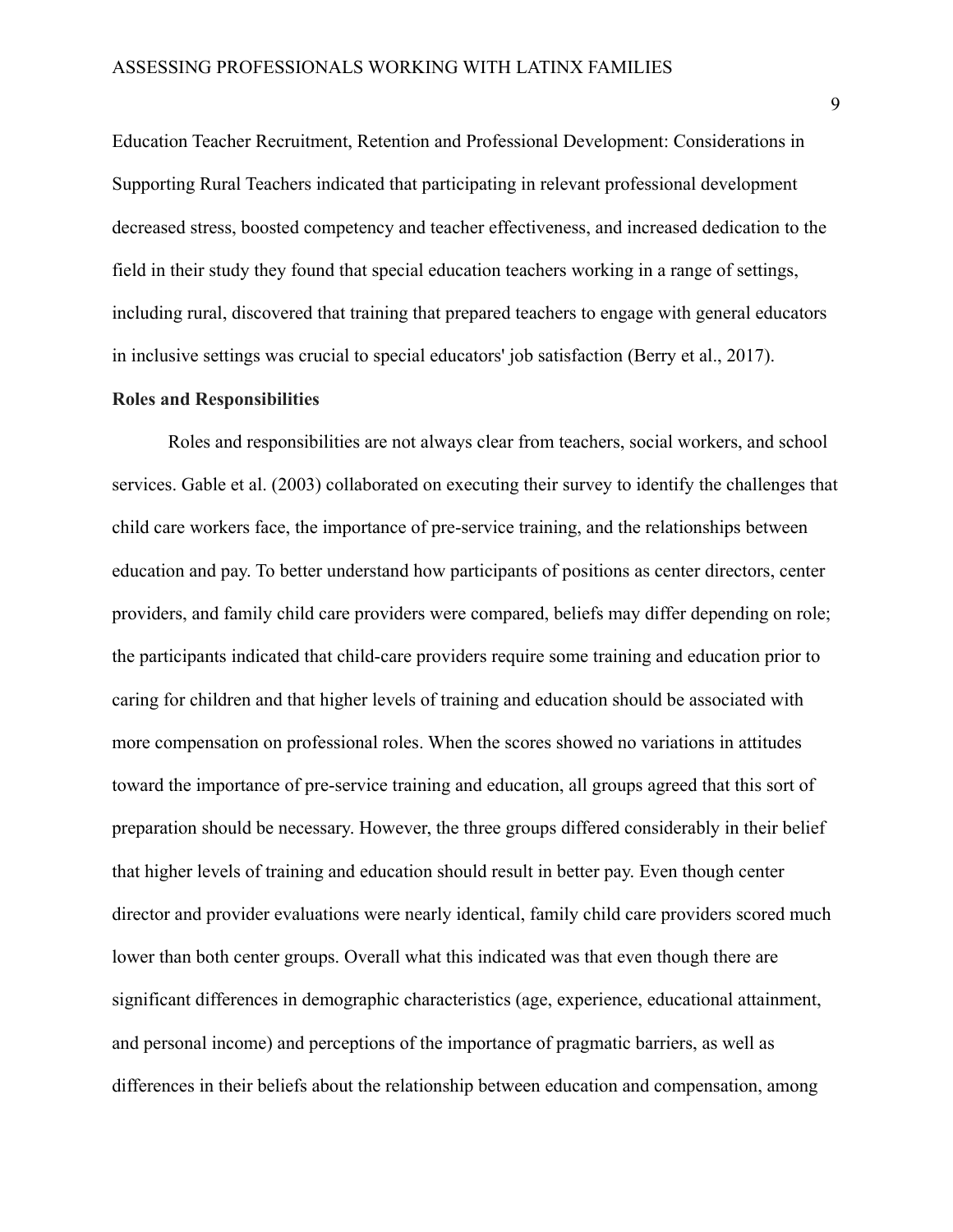the three groups. All groups believed that training and education are required before delivering child care. The findings are explored in the context of existing state child care rules and the broader field of child care provider professional development (Gale et al., 2003).

## <span id="page-10-0"></span>**Consequences of the Problem**

Two main consequences of professional development for professionals working in the special needs community are misunderstanding the services process from school, child care intervention, and navigating systems. This is a complex challenge for families because every system is different and requires knowledge to understand their requirements and services. For professionals is also a challenge because systems change and end. In some cases, services terminate due to the insurance or Medi-Cal services changes, and professionals are unaware of changes.

#### <span id="page-10-1"></span>**Misunderstanding Services Process**

WestEd Center for Prevention & Early Intervention (2014) reported that parents are confused about the transition process (e.g., existing services) and do not always know where to find information. This becomes a misunderstanding of the services process for families with special needs. Latino families require varying amounts of assistance when it comes to obtaining resources. Building healthy and trusted connections is essential to grasp a family's requirements. Then it is necessary to provide information to families on their rights, all available services, eligibility requirements, duties, and any financial fees that the family may incur. Next, families and community-based service providers are trained. Although the techniques used by Early Start regional centers and local education organizations are separate, they share comparable ideas and practices. These concepts and practices are frequently formed through interagency collaboration at the local level. Interagency agreements and memorandums of understanding are established,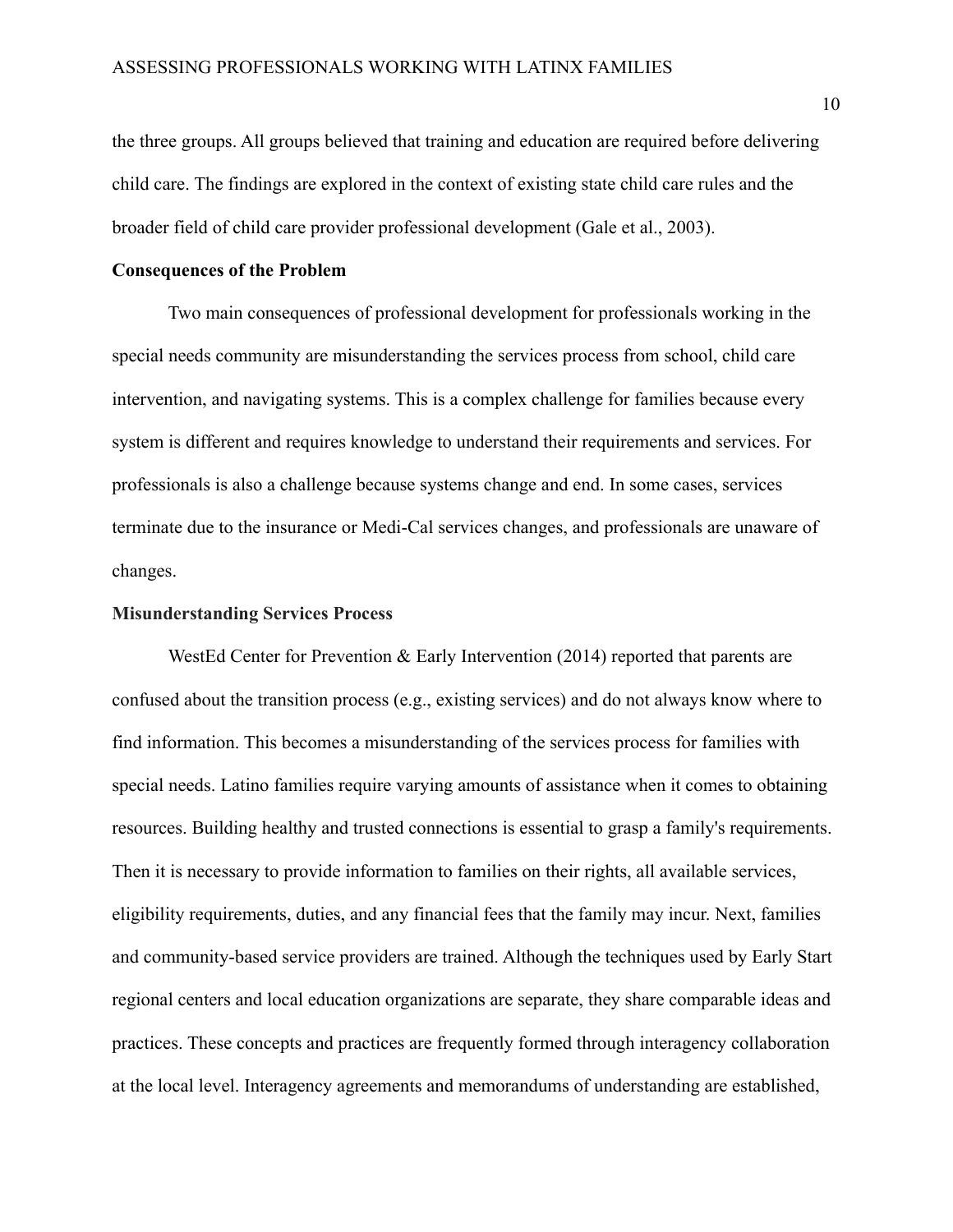and a common family assessment technique or instrument may emerge as a result of this collaboration.

## <span id="page-11-0"></span>**Navigating Systems**

"Transition involves preparation, planning and implementation, and it begins at the initial visit with families" Families have difficulty navigating the system and need a 'roadmap' or flow chart (e.g., what happens when exiting the Early Start Program). The California Department of Developmental Programs (DDS) and the California Department of Education (CDE) share responsibility for ensuring that the transition from Early Start to local educational agency (LEA) services at the age of three complies with statutory standards is a smooth process and is completed on schedule. DDS and CDE developed this training and technical help guide following a comprehensive collaboration approach. Early intervention programs for infants and toddlers with disabilities, ages birth to three, and their families are addressed under Part C of the Individuals with Disabilities Education Act (IDEA). Part B of the IDEA covers special education and related services for children and young adults aged three to twenty-two years old. Part C duties and tasks are labeled "Early Start" (Department of Developmental Services, 2016).

<span id="page-11-1"></span>

|  | Figure 1: Problem Model "Micro-Level & Macro-Level" |  |  |  |
|--|-----------------------------------------------------|--|--|--|
|  |                                                     |  |  |  |

| Problem Model "Micro-Level & Macro-Level" |                                                                             |                                   |  |  |
|-------------------------------------------|-----------------------------------------------------------------------------|-----------------------------------|--|--|
| Causes of the agency<br>problem           | <b>Agency-Specific</b><br>"Micro-Level" problem<br>addressed by the project | <b>Consequences to the agency</b> |  |  |
| Professionals' Roles &                    | Latinx families with                                                        | Misunderstanding the process      |  |  |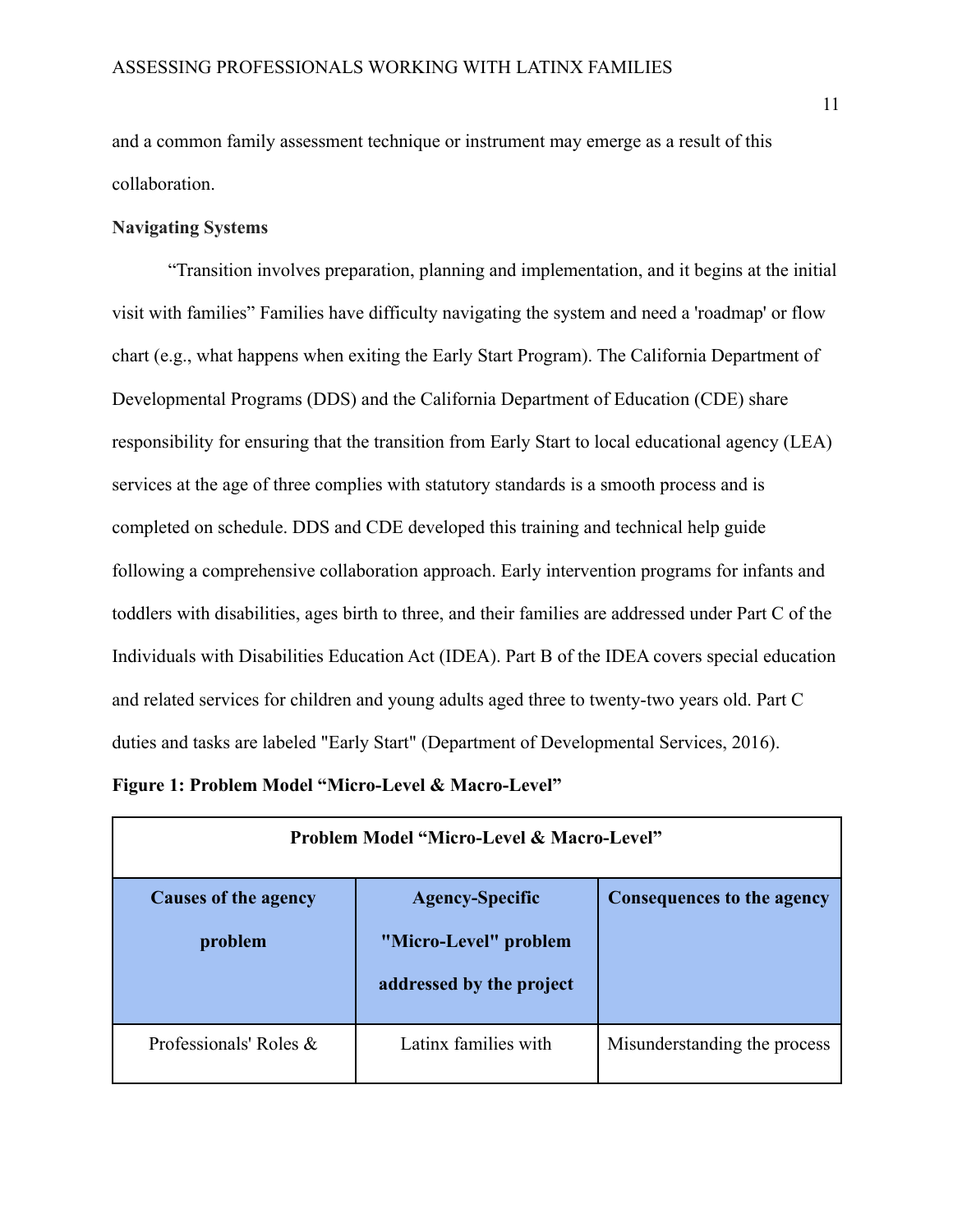| Responsibilities   | developmental disabilities do                  | of services                               |
|--------------------|------------------------------------------------|-------------------------------------------|
| Cultural knowledge | not have adequate support<br>through services. | Confusion in Navigating<br><b>Systems</b> |

| <b>Causes/Risk to factors to</b><br>the broader problem | <b>Broader "Macro-Level" problem</b><br>health/social problem                           | <b>Consequences to society</b> |
|---------------------------------------------------------|-----------------------------------------------------------------------------------------|--------------------------------|
| Lack of funding                                         | Individuals with developmental                                                          | No equitable services          |
| Language barriers with<br>professionals                 | disabilities do not access<br>educational services due to a lack of<br>quality support. | No bilingual staffing          |

## **Project Description**

<span id="page-12-0"></span>The 12-month project focused on developing and delivering a training curriculum for professionals who provide services/support/care to preschool-aged children working with Latinx families in Monterey County. The project involved collaborations with other Early Start Family Resource Centers throughout the state of California to develop training tools for Monterey County professionals that are evidence-based and consistent with state and federal Early Start intervention practices, as defined in Part C of IDEA. The project involves guidelines and practices only as defined in Part B of IDEA.

However, for collaboration and to be able to understand the needs of professionals helping and supporting families with individuals with disabilities, this capstone project focus on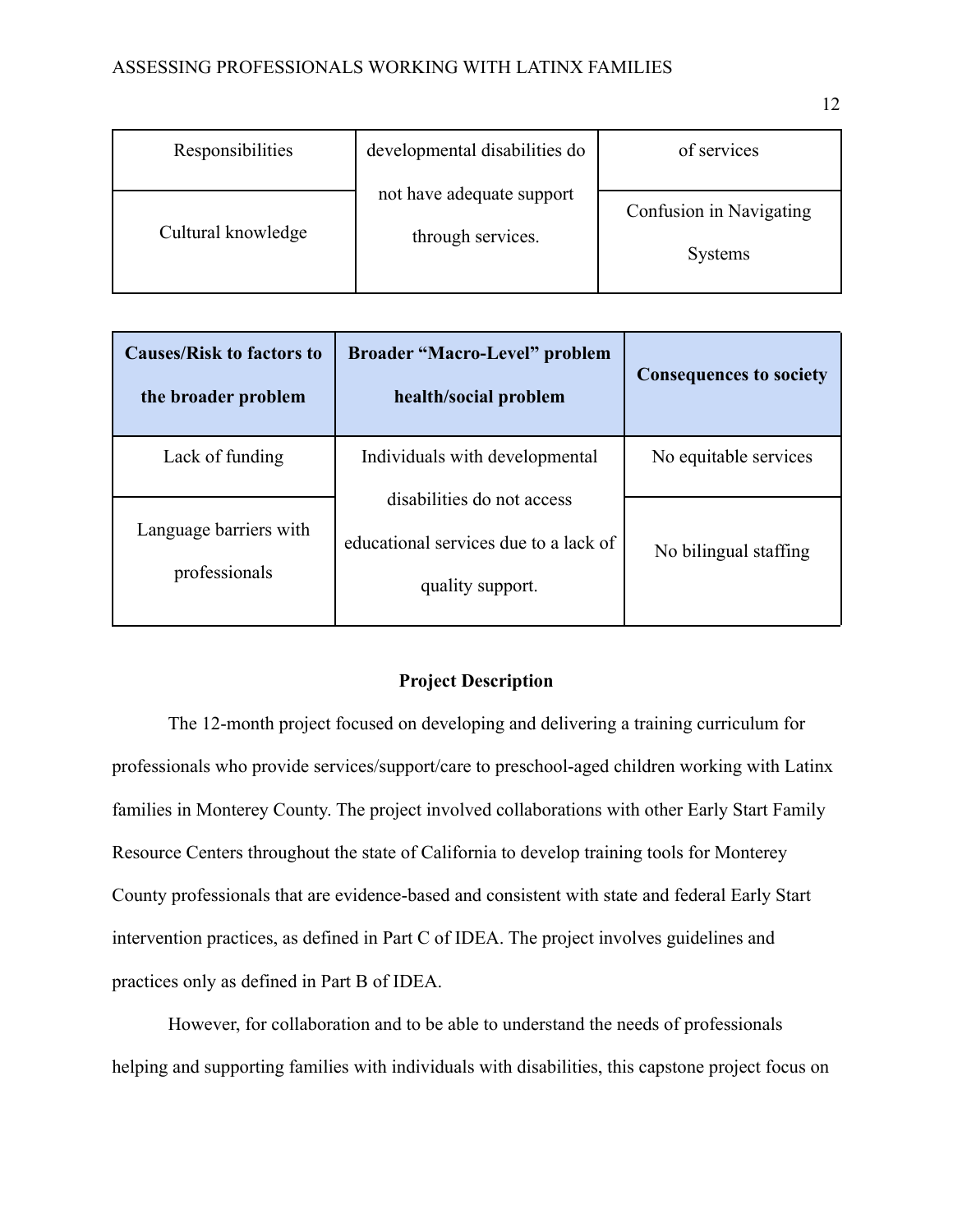the initiation of discovering findings from professionals. The objective of this was to find the needs of how to support care providers, educators, and community members by offering foundation knowledge and primary system navigation for a fall 2022 professional training in person. A survey was developed that involved questions about finding the needs of how to support care providers, educators, and community members about their role in the community, the ages of the group they are working with, their knowledge of services on IFSPs, IEPs, IPPs, Early Start Services, ASQs, Developmental Screenings, Social-Emotional Screenings, Regional Center Services, Part B of IDEA and Part C of IDEA.

#### **Assessment Plan and Expected Outcomes**

<span id="page-13-0"></span>Professionals working with individuals with disabilities in Monterey County cannot support Latinx families effectively due to a lack of professional development training. The training will improve service access to underserved families through professional development training for child-care providers, early intervention service professionals, regional center staff, and school district personnel who serve Latinx families with children between the ages of 2 and 8 years. The training aims to better equip professionals with the knowledge and tools they need to help Latinx children and their families thrive. On Monday, April 25, 2022, the intern collected 75 Monterey County professionals as care providers working with children with developmental disabilities, including regional center service coordinators, daycare providers, therapists' providers, and academic professionals, to find the needs. The results were documented by collecting completed interview questionnaires on understanding the importance of roles and responsibilities and child development training addressing needs on how to support Latinx families in Monterey County. The intern and mentor were responsible for implementing and measuring whether the objective was achieved. The survey was based on the honesty and detail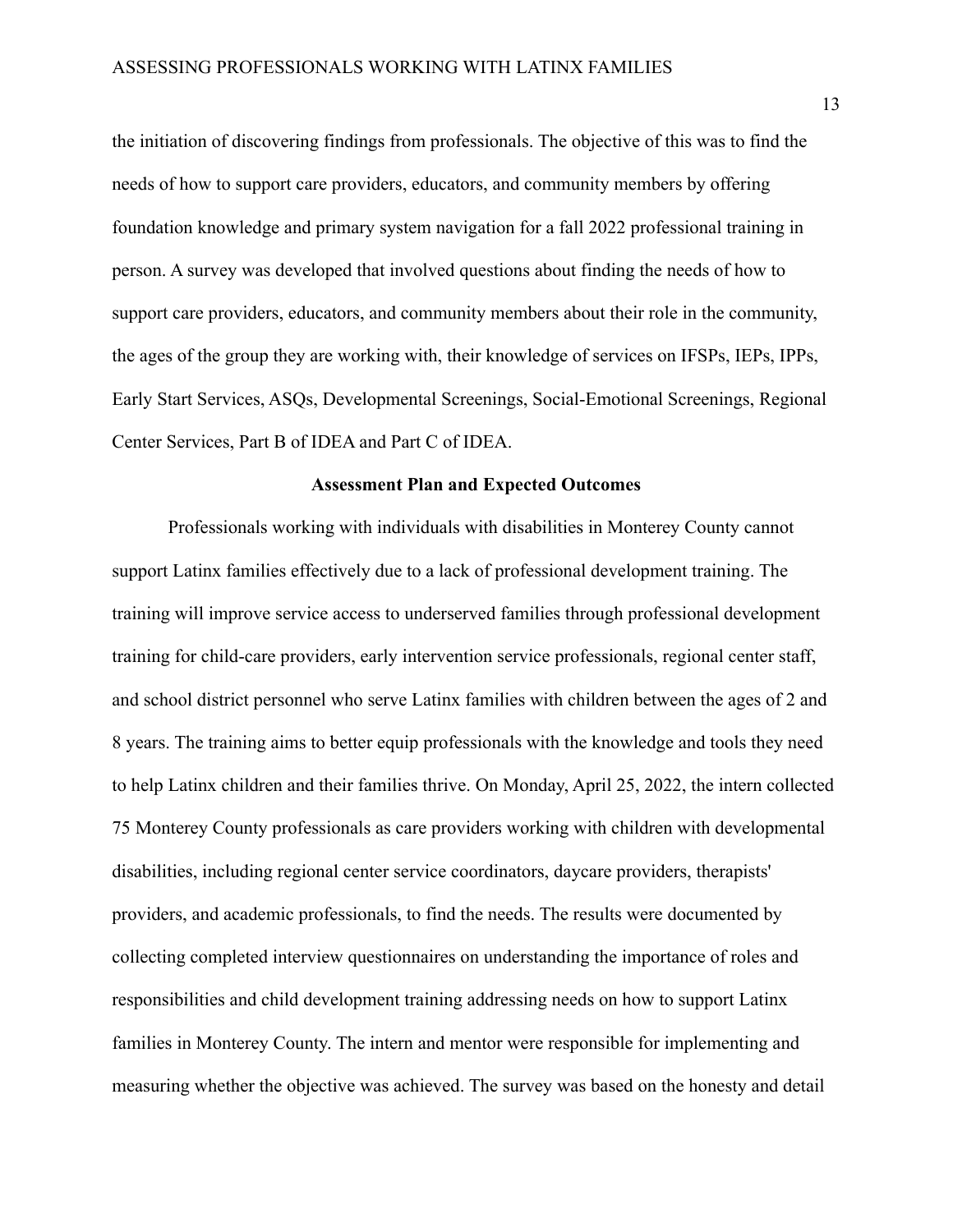of the response. The results will be used to develop or provide professional development programs through the agency.

### **Project Results**

<span id="page-14-0"></span>The result of the survey was a success. The goal was to collect at least 15 questionnaires (surveys) back from professionals. First, the intern gathered a list of 35 agencies by allocating at least one person working directly with individuals with disabilities (see Appendix 3). The list was created to ensure that someone within the agency could provide honest feedback. Then a phone call was directed to ask if they would like to participate in the questionnaire or if they wanted to do it on their own. As an incentive, they were able to participate in a drawing opportunity for a Starbucks gift card. They were also asked to share the survey questionnaire with the rest of their team. As a result, we collected 75 surveys.

The questionnaire survey had questions about their roles, age of groups they work with, and understanding of knowledge in 10 different areas on IFSPs, IEPs, IPPs, Early Start Services, ASQs, Developmental Screenings, Social-Emotional Screenings, Regional Center Services, Part B of IDEA, Part C of IDEA. The professionals were also asked if they believe Latinx families are at a disadvantage when it comes to accessing and using services to support a child with a developmental delay/disability? and what knowledge/tools/resources would be helpful for you in supporting Latinx families who have a child with a developmental delay/disability? The last two were open-ended questions. Special Kids Connect obtained valuable information because of the wide range of professionals who answered the survey (see Appendix 5).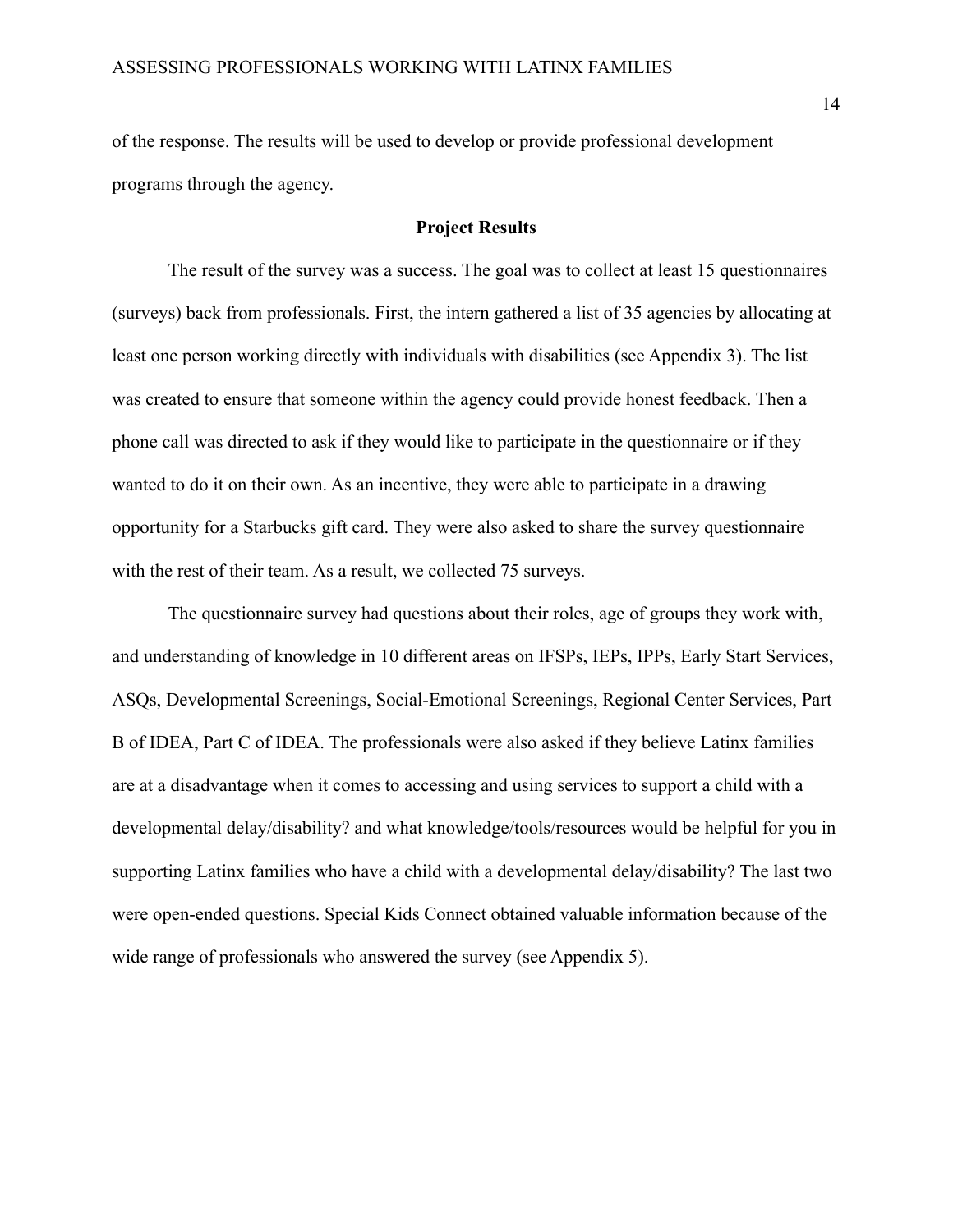

<span id="page-15-0"></span>**Figure 2: Roles selected (multiple selections)**

Figure 2 demonstrated that professionals working in a school district answered the survey with 27.72 %, and 19.80 % worked with an agency that conducts developmental assessments. 13.86 % worked as child care providers. 12.87% were other professionals: family resource centers, advocates, WIC, supervisors, behavioral health providers, parent educators, and others. 11.88 % were service providers such as therapy, respite, and In-Home Supportive Services (IHSS). 6.93% were employees from San Andreas Regional Center. 3.96 % were medical professionals, and 2.97% were parents of a child with special needs. Something to highlight about this finding was that some professionals self-selected multiple roles.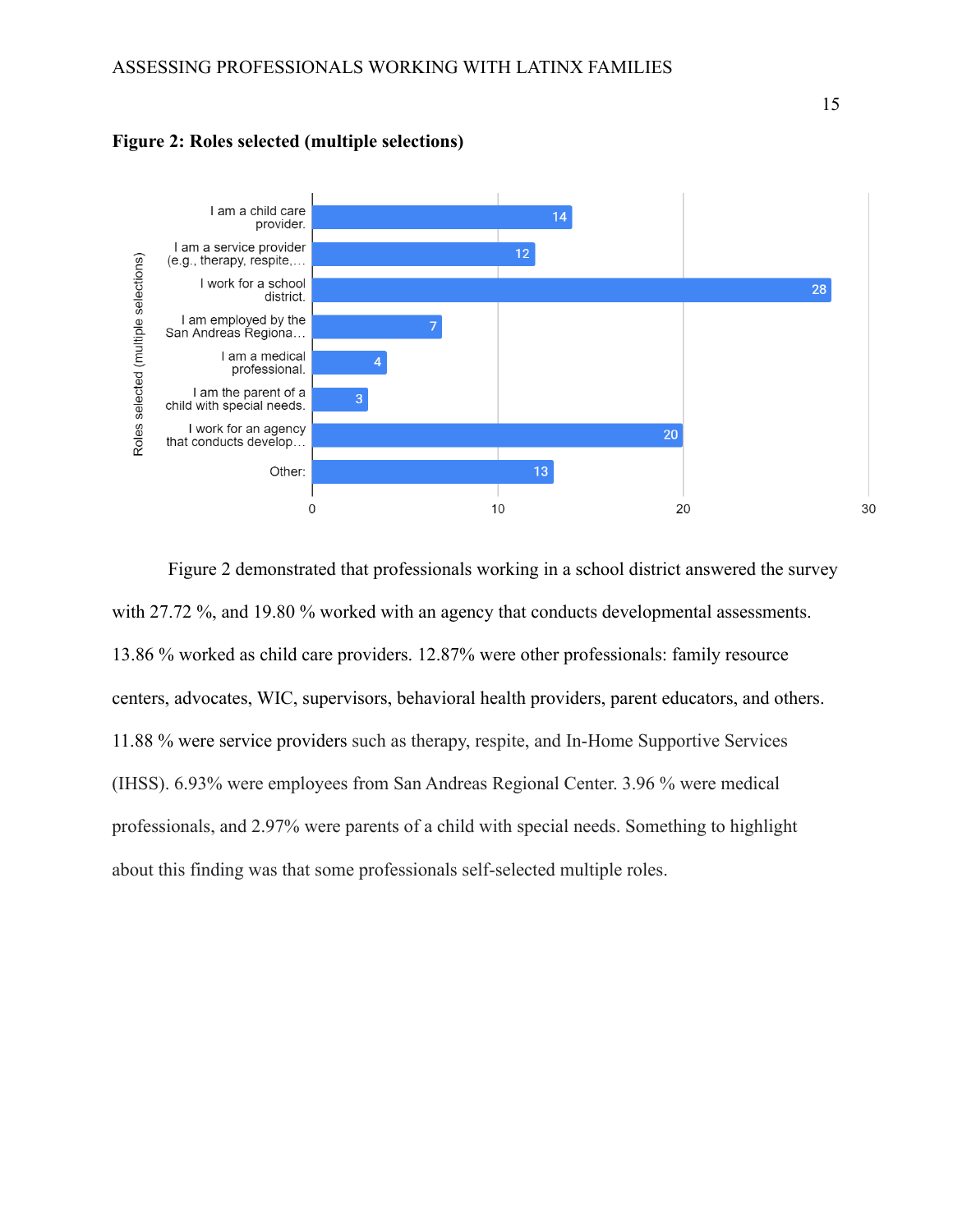## <span id="page-16-0"></span>**Figure 3: Age children professionals work with OR Ages children do their families have**



Age children do you work with OR what ages children do your families have

Figure 3 shows the results in areas where professionals were working or the ages of families they have. Of the 75 professionals who answered the survey, they had the option to self-select the age groups they addressed. The results indicated that the child care providers, medical professionals, service providers, San Andreas Regional Center employees, parents of a child with special needs, school district employees, and agencies that conduct developmental assessments work with various ages. Professionals self-selected a range of options, and the total of options was 178. The graph below indicates that the majority of the professionals work with children between the ages of 2-3 years of age, with 30.90% and 31.46% ages 4-9 years of age. 17.42 % worked with ages 0-1 year of age, and 16.29% indicated they do not work directly with children; they were part of advocates, health educators with parents, relatives of a special needs family, and coordinators and directors of programs in the community. Also, professionals self-selected one or more roles in supporting children with special needs families.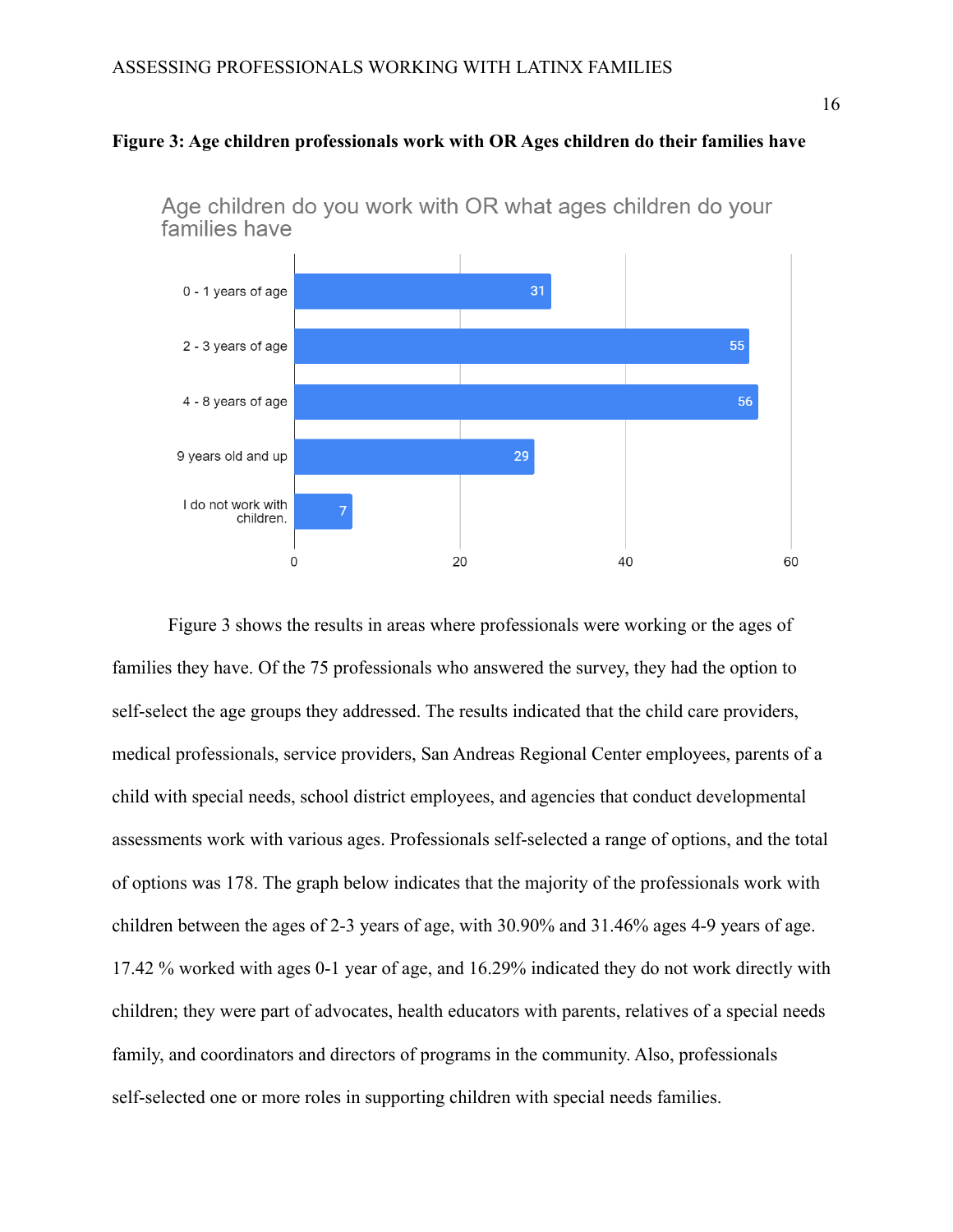

<span id="page-17-0"></span>

Figure 4 revealed that professionals self-select their knowledge on IFSPs, IEPs, IPPs, Early Start Services, ASQs, Developmental Screenings, Social-Emotional Screenings, Regional Center Services, Part B of IDEA, and Part C of IDEA. The results demonstrate that 52.13% had a wide range of knowledge. This means that professionals need support to understand more areas of Part C of IDEA deals with early intervention services (birth through 36 months of age) and Part B, which services are guided for school-aged children (3 through 21 years of age). The results also demonstrate the need for more instruction regarding IPPs: "Person-centered individual program planning assists persons with developmental disabilities and their families to build their capacities and capabilities." The manual provided by DDS is designed to facilitate the adoption of the values that lead to person-centered individual program planning. It was developed with extensive input from consumers, families, advocates and providers of service and support. It is intended for all those who participate in person-centered planning (n.d. 2022).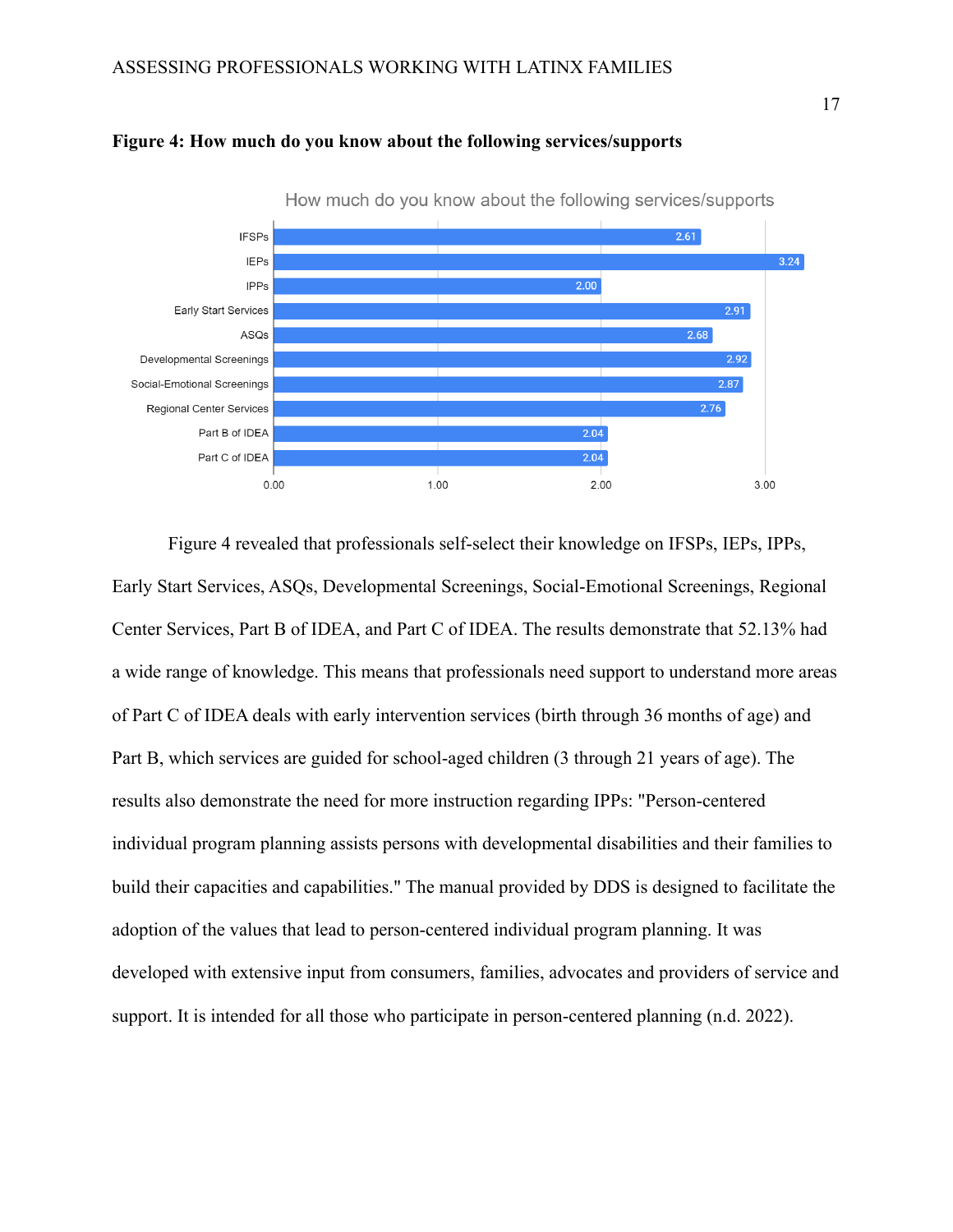<span id="page-18-0"></span>



Figure 5 indicates that 78.95% of the 75 professionals believe Latinx families are at a disadvantage when accessing and using services to support a child with a developmental delay/disability. Moreover, 10.53% shared that they did not and were not sure Latinx families are at a disadvantage when accessing and using services to support a child with a developmental delay/disability. The professionals believed that Latinx families were not at a disadvantage when accessing and using services to support a child with a developmental delay/disability was in the medical field and not working with children with disabilities directly.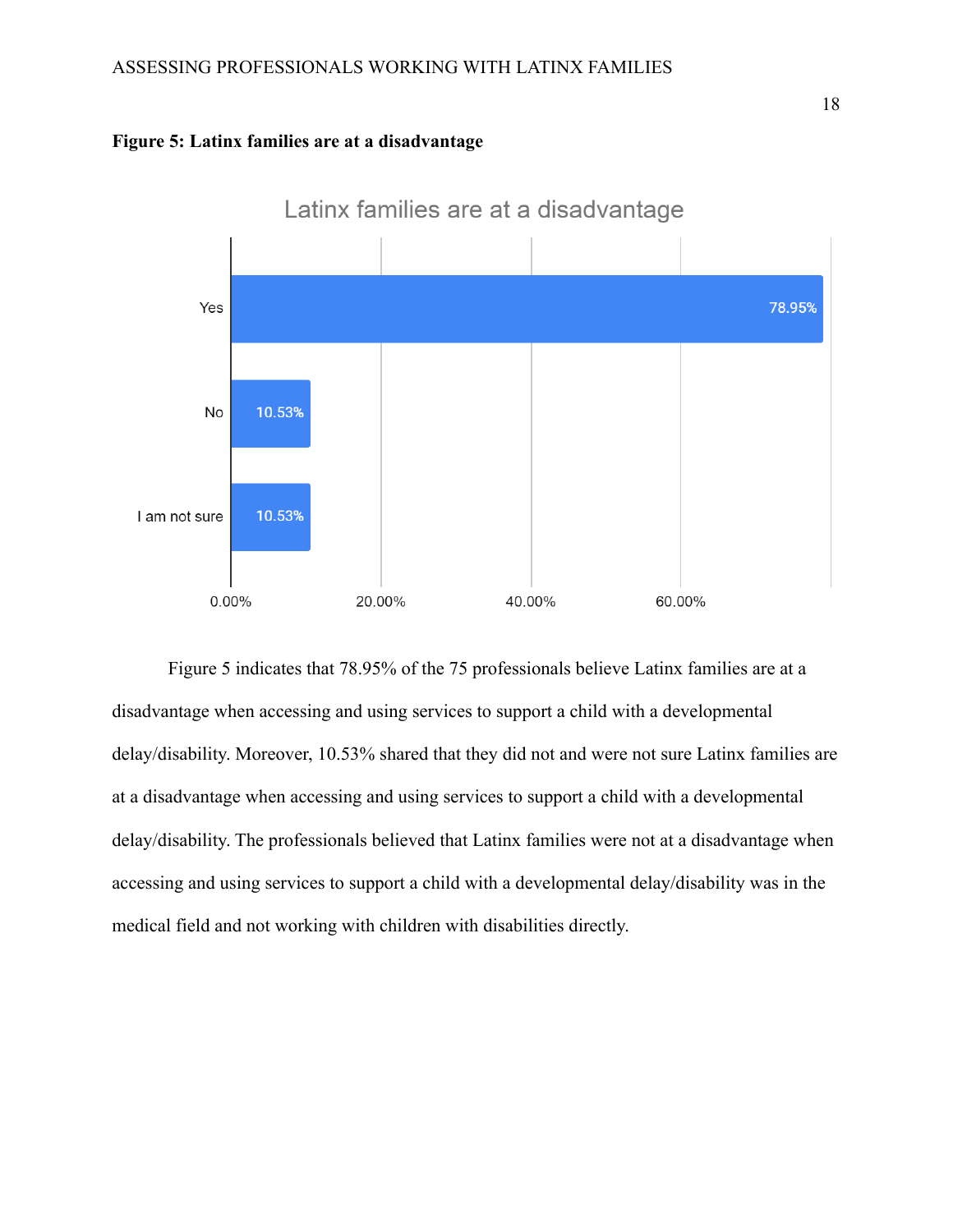#### <span id="page-19-0"></span>**Figure 6: For what reasons did you choose your answer to the above question**



Reasons why Latinx families are at a disadvantage

Figure 6 Professionals shared that Latinx families were at a disadvantage when accessing and using services to support a child with a developmental delay/disability: 11.43% Accessing Resources: Limitations, transportation. 6.67% shared by Advocating: Authority figure, Services, Legal Status issues. 4.76% of the professionals shared that it was related to the Delays/Disability-based parent denials. 12.38% shared the lack of access to information, accessible and quality resources, delays/disability, knowledge of schools' systems, services, and supporting staff/professionals' roles. 5.71% of the professionals shared that it was based on location, including the living location (demographically), operating hours, and parents' work schedules. 19.05% of the professionals shared issues with systems by no collaboration with agencies, complicating navigating systems and follow-ups with parents, the amount of paperwork; the knowledge and understanding of how much paperwork needs to be completed for a service/program (applying). 6.67% of professionals shared that technology was a problem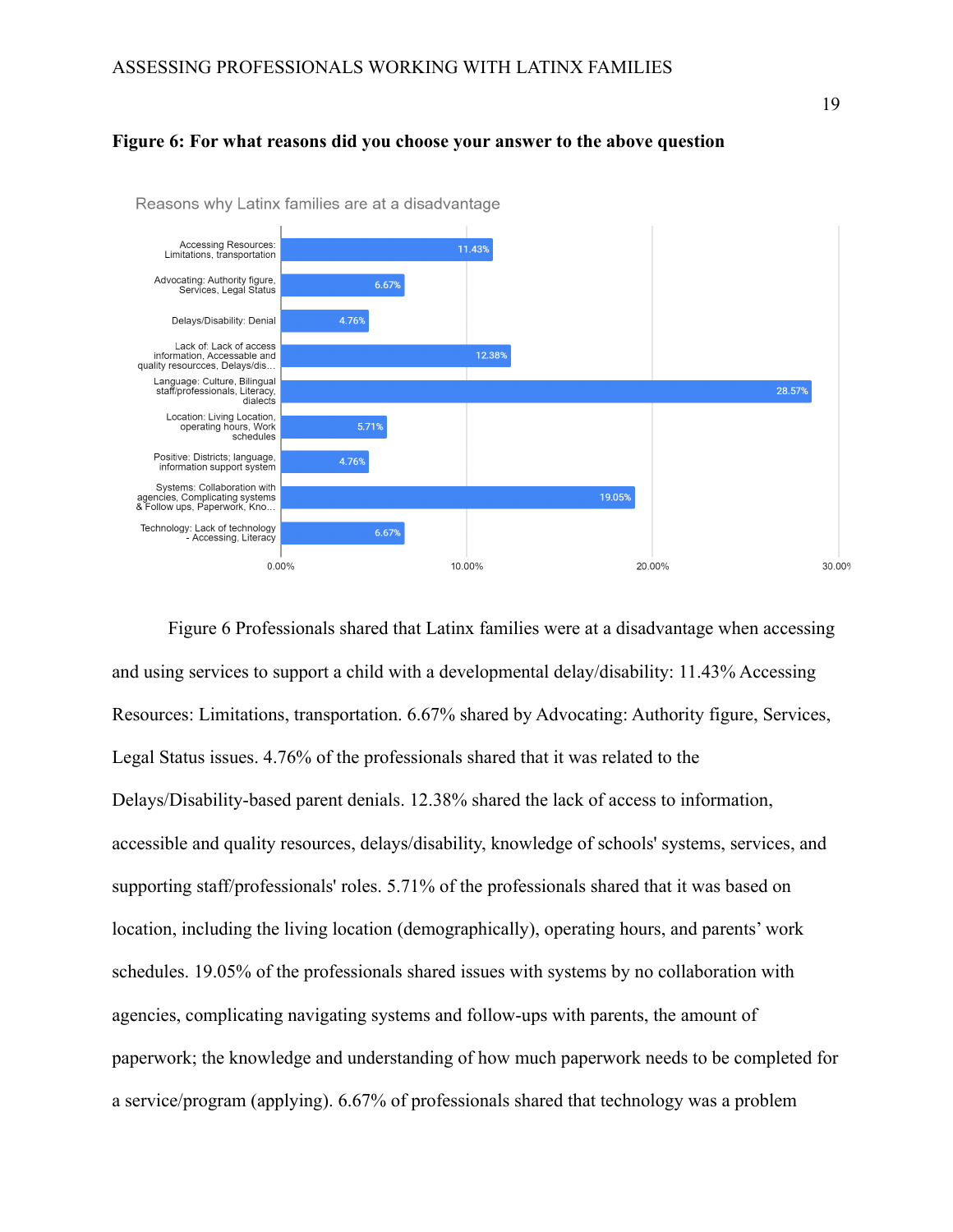because of the lack of access and literacy. With 28.57% of professionals shared that Latinx families were at a disadvantage when it comes to accessing and using services to support their child based on language and culture on having bilingual staffing, information in a non-written language and not having native speakers related to dialects such as *Mixteco*, *Triqui,* and *Zapoteco* for families in small communities. And 4.76% shared parents had no disadvantage because districts offered language support and information in Spanish.

### <span id="page-20-0"></span>**Figure 7: Knowledge/tools/resources would be helpful for you in supporting Latinx families**



Knowledge/tools/resources would be helpful for you in supporting Latinx families

In figure 7 professionals shared what would knowledge, tools, and resources would be helpful for them to support Latinx families who have a child with a developmental delay/disability and they express that 39.77% awareness related assessments, evaluations, delays/disability, education systems, advocacy agencies, navigation of systems, professional development, generic resources,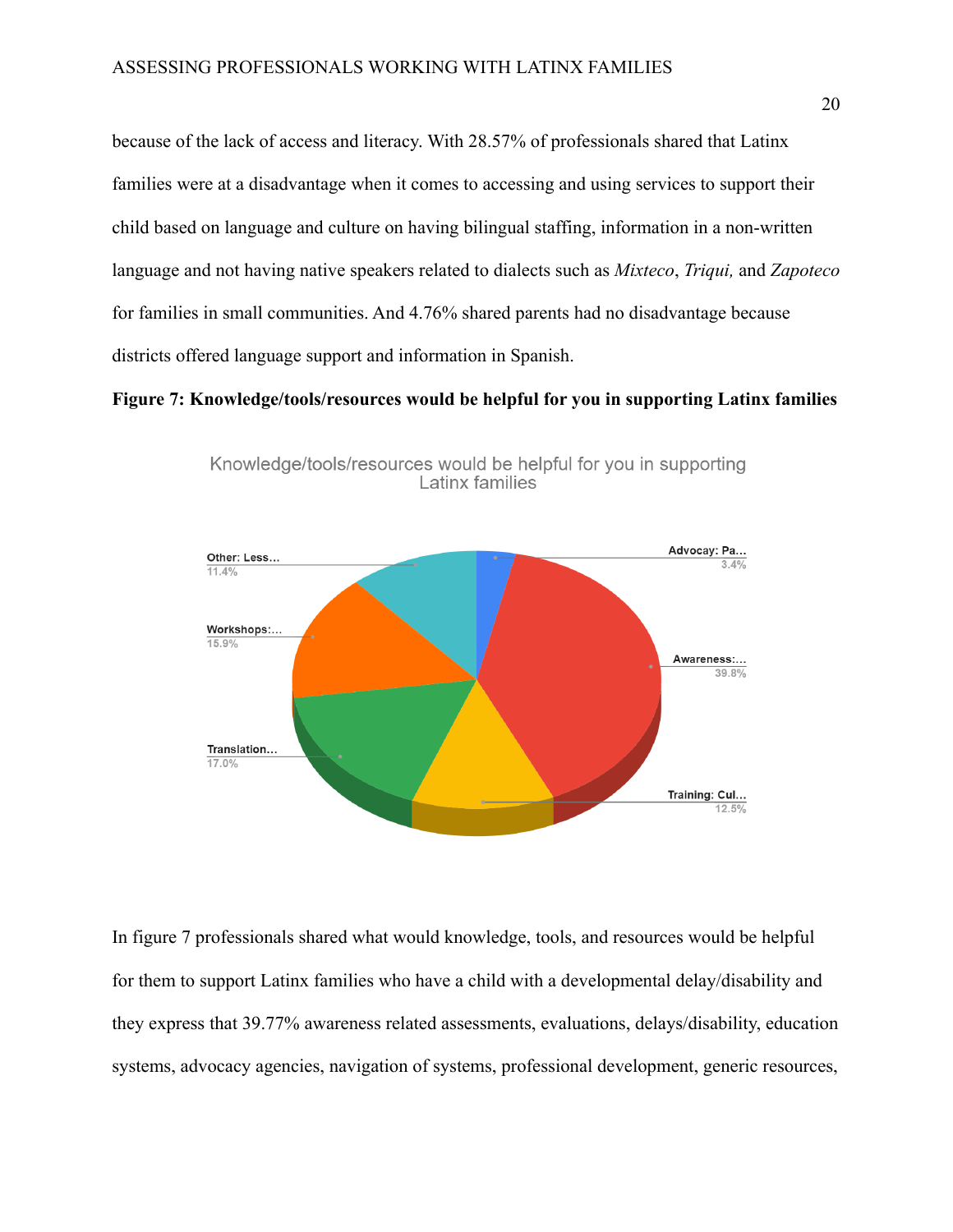SARC services, school/district services, and care providers on respite and In-Home Supportive Services (IHSS). 17.05% shared translation support on bilingual services, care providers, staffing/professionals, and in other languages such as *Mixteco*, *Triqui*, and *Zapoteco*. 15.91% shared workshops related to understanding parents' rights, parent services, special education rights, disability and services, and developmental assessments. 12.50% shared training related to cultural awareness, updates on services (changes such as Medi-Cal), developmental delays/disability, IFSPs, IEPs, IPPs, Early Start Services, ASQs, Developmental Screenings, Social-Emotional Screenings, Regional Center Services, Part B and C of IDEA. 3.31% shared about advocacy on parents' rights with school and services, and 11.36% shared other reasons of tools, resources or knowledge they were liked to be supported such as timelines, more information in primary language for families, outreach about services, parent groups, physical tools of systems to handout to parents, referral systems, and technology support/agency.

#### **Conclusion and Recommendations**

<span id="page-21-0"></span>The recommendations after concluding the results from the seventy-five professionals with the seven questions is to provide training on understanding educational and community systems, cultural awareness and competence, resources supporting Latinx families related to translation services, and awareness of developmental delays/disabilities through workshops. Based on the information provided the recommendation is to start a series of training for professionals by starting with each one of the questions from the questionnaire. Clearly, there is a misunderstanding of knowledge when it comes to knowing Individualized Family Service Plans (IFSPs), Individualized Education Programs (IEPs), Individual Program Planning (IPPs), Early Start Services, Ages and Stages Questionnaires (ASQs), Developmental Screenings, Social-Emotional Screenings, Regional Center Services, Part B of Individuals with Disabilities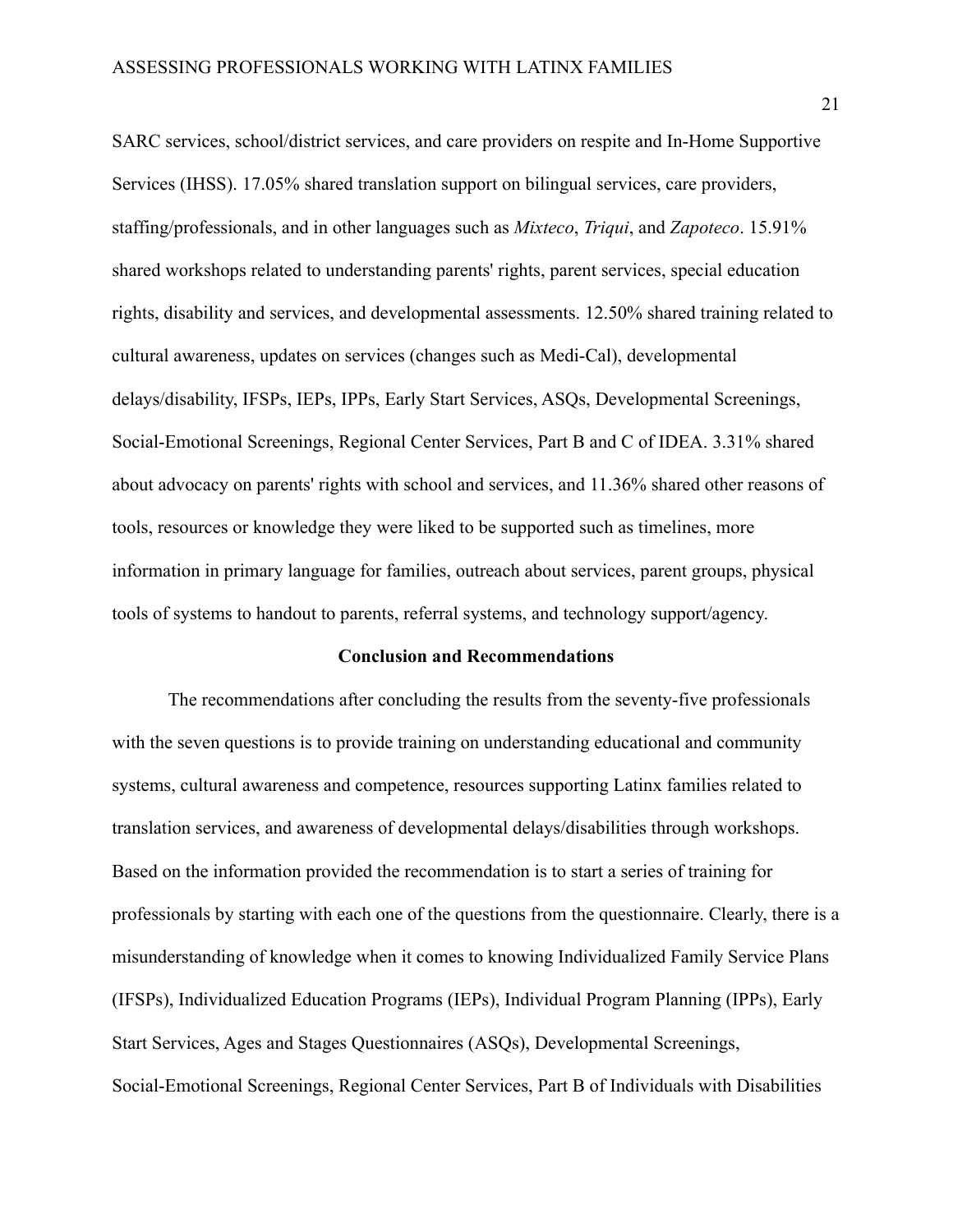Education Act (IDEA) and Part C of IDEA (Transition services from Early Start "0-3" to school services from "3-22"). The only way this starting could be a success would be by including Regional Center (San Andrea Regional Center), Monterey County Special Education Local Plan Area (SELPA) for school/district services, Social Services from Monterey County as well as Behavioral Health to be able to inform professionals about how systems interconnect with services for Latinx families who are at a disadvantage when it comes to accessing and using services to support a child with a developmental delay/disability.

In conclusion, this series of workshops has the potential support to be a continued funded project with DDS or even with local funders. Based on the amount needed from professionals on understanding there is a need and lack to support for their families; at least 65 professionals from the survey working directly with Latinx families shared their success with the needs of their families and children with disabilities. A starting point will be to implement at least a workshop related to systems navigation for professionals then assess with pre- and post-tests the success of it and recommendations for ideas of potential topics to cover in future training.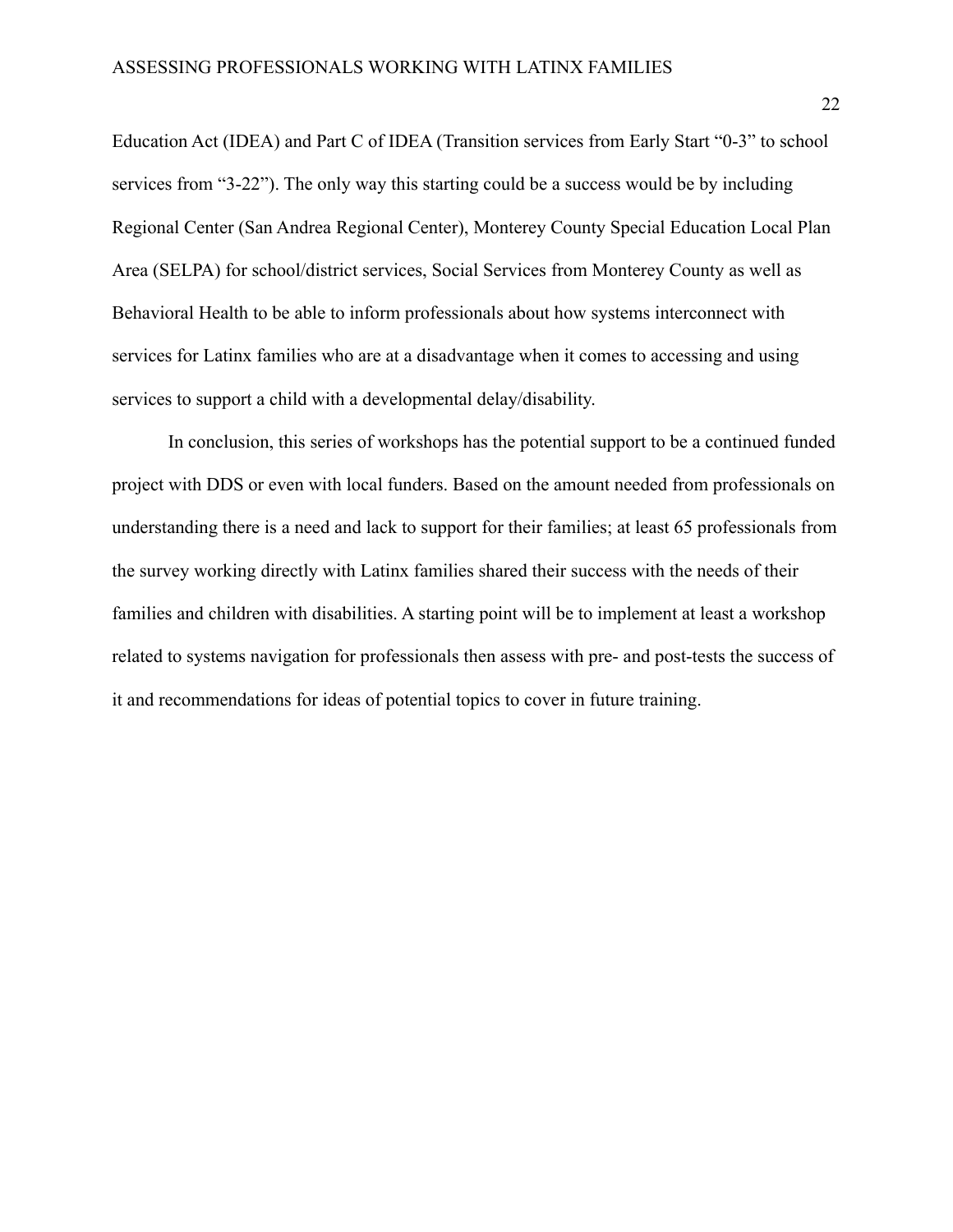### **Reference**

- <span id="page-23-0"></span>Bailey Jr, D. B., Skinner, D., Rodriguez, P., Gut, D., & Correa, V. (1999). Awareness, use, and satisfaction with services for Latino parents of young children with disabilities. *Exceptional Children*, *65*(3), 367-381
- Berry, A. B., Petrin, R. A., Gravelle, M. L., & Farmer, T. W. (2011). Issues in special education teacher recruitment, retention, and professional development: Considerations in supporting rural teachers. *Rural Special Education Quarterly, 30*(4), 3-11.
- California Department of Developmental Services (2013). *Effective early childhood transitions: A guide for transition at age three: Early start to preschool.* Early Start Section and California Department of Education, Special Education Division. WestEd Center for Prevention and Early Intervention.
- Car, L. T., Papachristou, N., Bull, A., Majeed, A., Gallagher, J., El-Khatib, M., Aylin, P., Rudan, I., Atun, R., Carr, J., & Vincent, C. (2016). Clinician-identified problems and solutions for delayed diagnosis in primary care: A prioritize study. *BMC Family Practice*, *17*(1). https://doi.org/10.1186/s12875-016-0530-z
- Early Start Neighborhood. (2019, July 9). *Effective Early Childhood Transitions: A Guide for Transition at Age Three (2013)*.

[https://earlystartneighborhood.ning.com/resources-for-everyone/effective-early-childhoo](https://earlystartneighborhood.ning.com/resources-for-everyone/effective-early-childhood-transitions-a-guide-for-transition-at-a) [d-transitions-a-guide-for-transition-at-a](https://earlystartneighborhood.ning.com/resources-for-everyone/effective-early-childhood-transitions-a-guide-for-transition-at-a)

Gable, S., & Halliburton, A. (2003) Barriers to child care providers' professional development. *Child & Youth Care Forum 32*, 175–193. <https://doi.org/10.1023/A:1023300609394>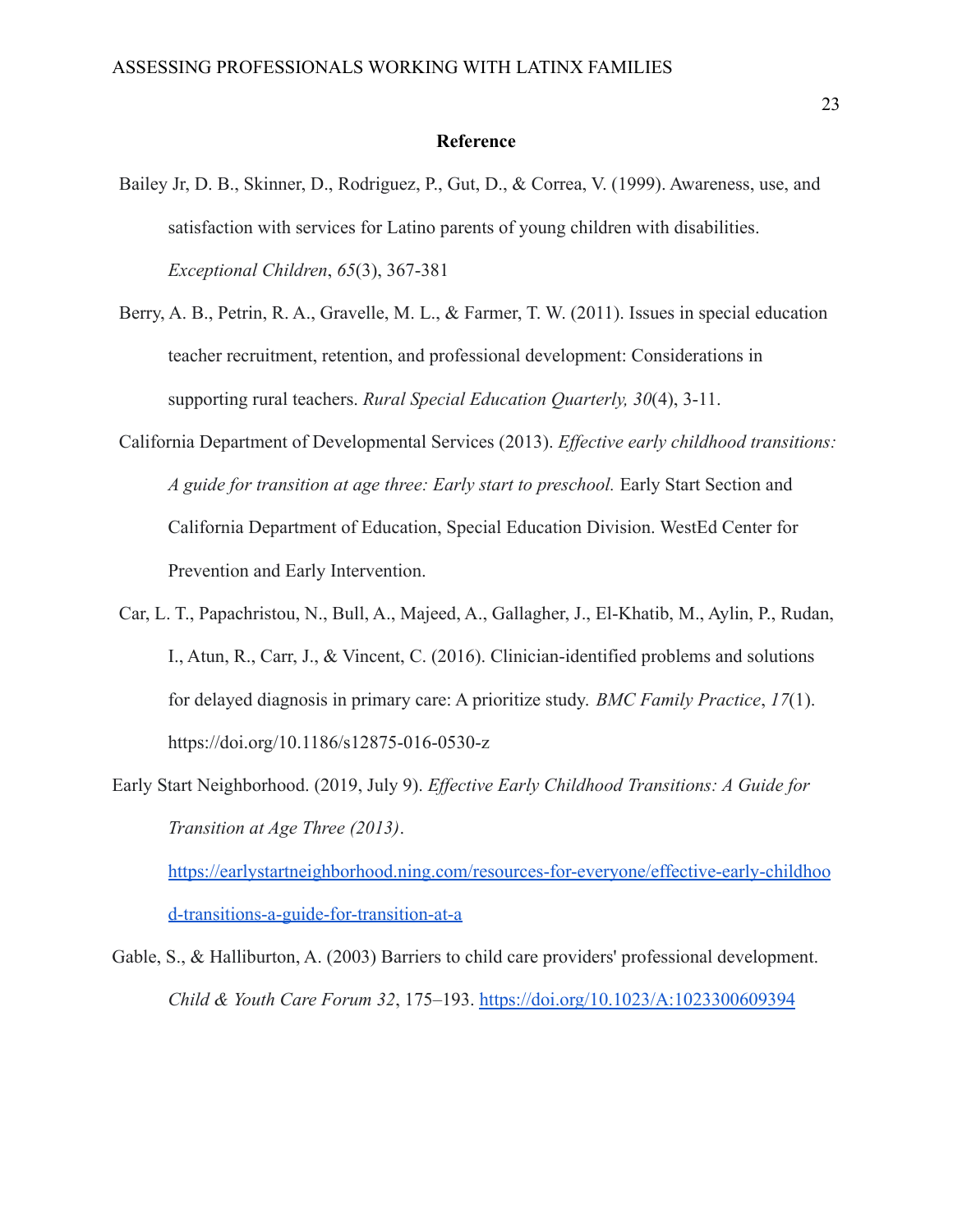Hughes, M. T., Valle-Riestra, D. M., & Arguelles, M. E. (2008). The Voices of Latino families raising children with special needs. *Journal of Latinos and Education, 7*(3), 241-257.

*CA Department of Developmental Services.* (n.d.). *Introduction.*

https://www.dds.ca.gov/wp-content/uploads/2019/03/RC\_IPPManualFull\_20190304.pdf Special Kids Connect. (February 1, 2022). *About us*.

https://specialkidsconnect.org/about-us.html

Panetta Institute. (May 1, 2022). *Monterey county reads: Volunteers helping area children*. The Panetta Institute for Public Policy.

https://www.panettainstitute.org/programs/monterey-county-reads/

- WestEd Center for Prevention & Early Intervention (2014). Assessment of family strengths and needs. *The Early Start Service Coordination Handbook*.
- Zhang, C., & Bennett, T. (2003). Facilitating the meaningful participation of culturally and linguistically diverse families in the IFSP and IEP process. *Focus on Autism and Other Developmental Disabilities*, *18*(1), 51-59.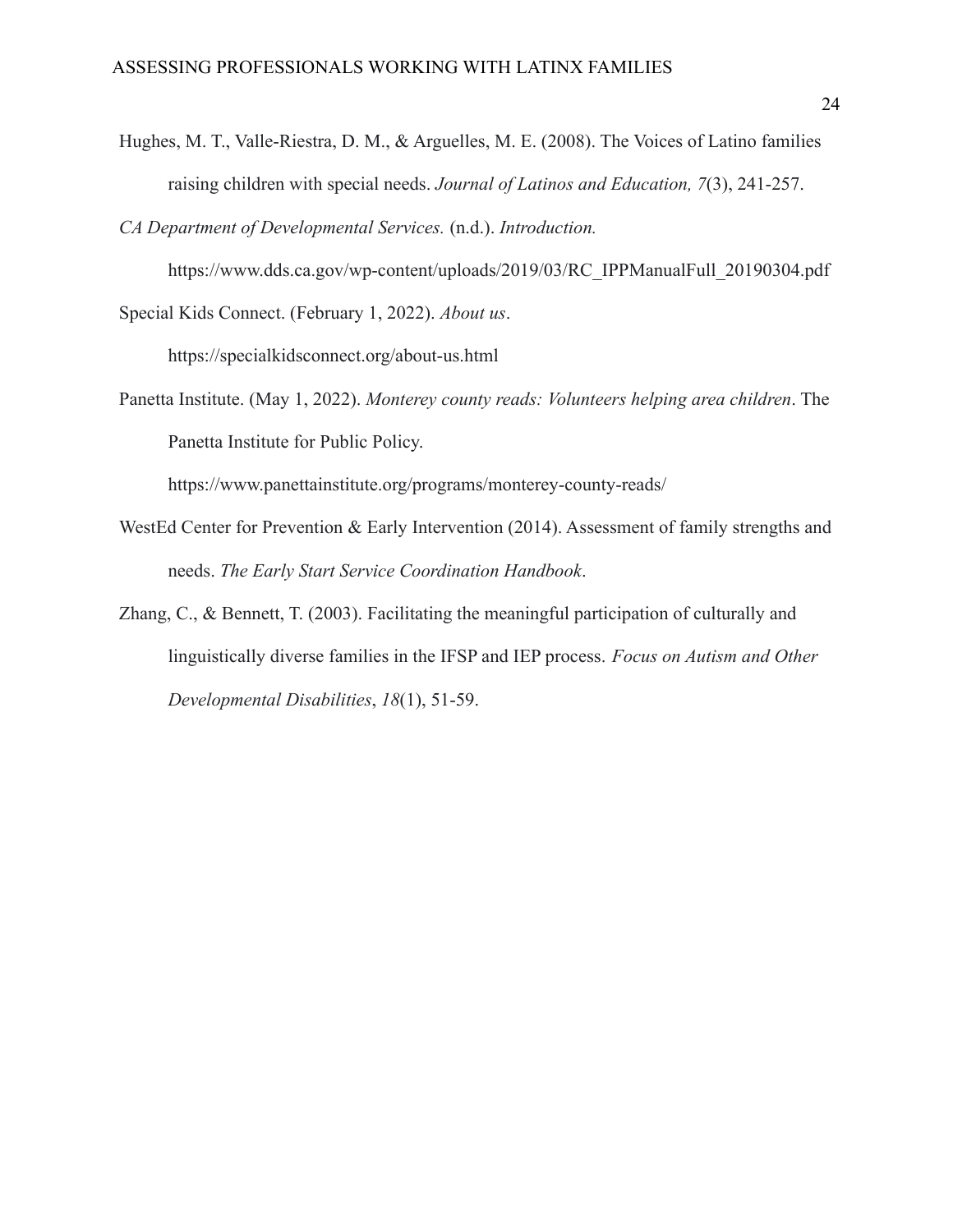#### **Bibliography**

- <span id="page-25-0"></span>A, N. (2021, June 1). *Overview of Early Intervention | Center for Parent Information and Resources*. Https://Www.Parentcenterhub.Org/Ei-Overview/. https://www.parentcenterhub.org/ei-overview/
- Aron, L., & Loprest, P. (2012). Disability and the education system. *The future of Children*, 97-122.
- *Early Childhood*. (2021, February 1). Cal State LA.

https://www.calstatela.edu/academic/ccoe/programs/cats/early-childhood

Guiberson, M. M., & Ferris, K. P. (2019). Identifying culturally consistent early interventions for Latino caregivers. *Communication Disorders Quarterly*, *40*(4), 239-249.

*Individualized Transition Plan (ITP)*. (2021, February 1). Cal State LA.

https://www.calstatela.edu/academic/ccoe/programs/cats/individualized-transition-plan-itp

- Lian, M. G. J., & Fontánez-Phelan, S. M. (2001). Perceptions of Latino parents regarding cultural and linguistic issues and advocacy for children with disabilities. *Journal of the Association for Persons with Severe Handicaps*, *26*(3), 189-194.
- Rueda, R., Monzo, L., Shapiro, J., Gomez, J., & Blacher, J. (2005). Cultural models of transition: Latina mothers of young adults with developmental disabilities. *Exceptional children, 71*(4),401-414.
- US Census Bureau. (2021b, October 8). *Childhood Disability in the United States: 2019*. Census.Gov. https://www.census.gov/library/publications/2021/acs/acsbr-006.html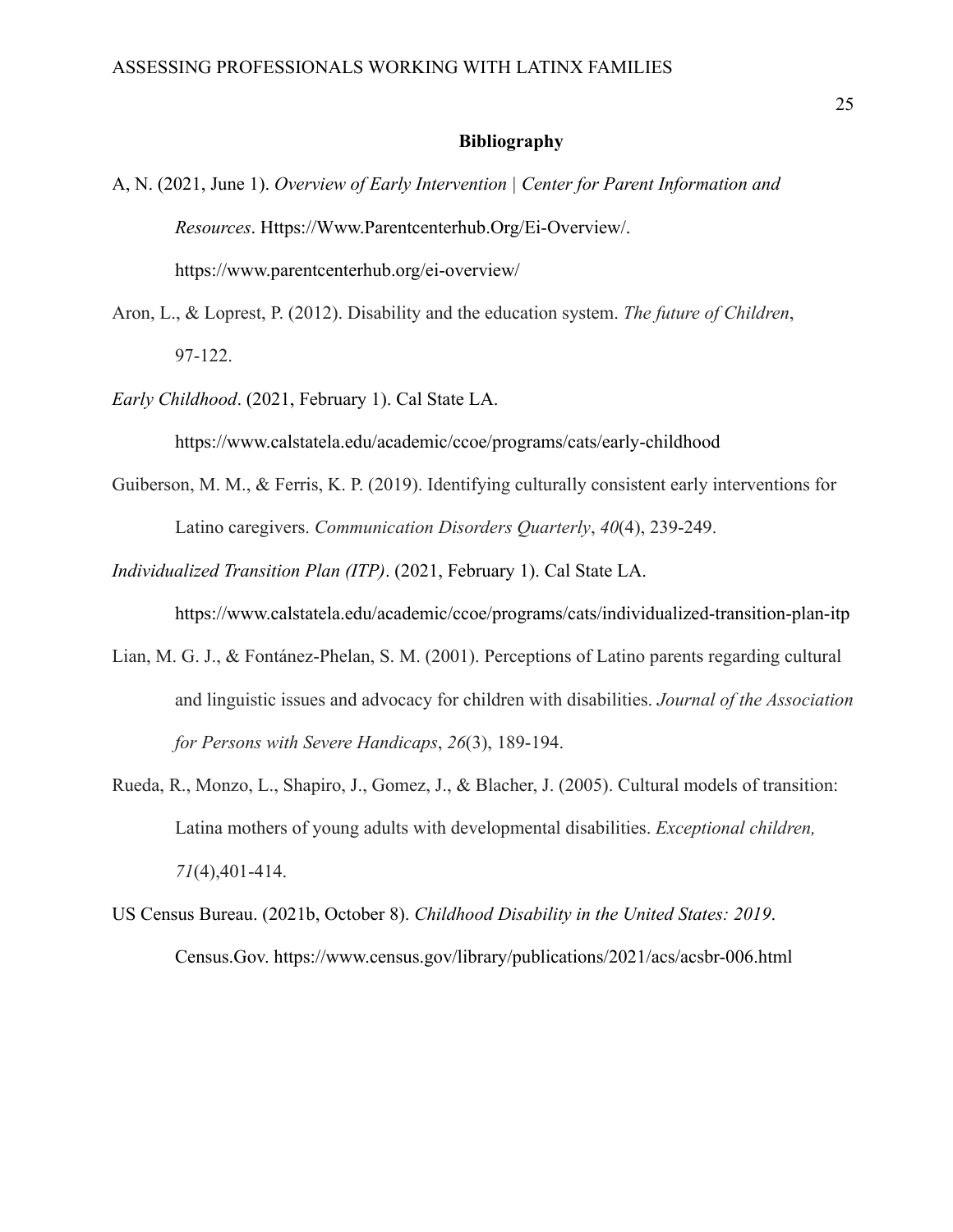## **Appendix**

## <span id="page-26-1"></span><span id="page-26-0"></span>**Appendix 1: Special Kids Connect Professional Questionnaire in English**

## Support for Latinx families who have children with developmental delays ages 2 - 8

With the collaboration with the California State Department of Developmental Services, Monterey County has been selected as one of five regions in the state to improve service access to underserved families through the provision of professional development trainings for childcare providers, early intervention service professionals, regional center staff, and school district personnel who serve Latinx families with children between the ages of 2 and 8 years of age. The purpose of the training is to better equip professionals with the knowledge and tools they need to help Latinx children and their families thrive.

To ensure training addresses the needs of the Latinx families you serve, we need your input! Please respond to this survey by Monday, April 25, and be entered to win a \$10 Starbucks Gift Card.

Para la encusta en español, preciona este enlace:https://forms.gle/gRbPLFC8X6ncxktA8

\* Required

1. First Name

 $2.$ Last Name<sup>\*</sup>

Contact Phone number \* 3.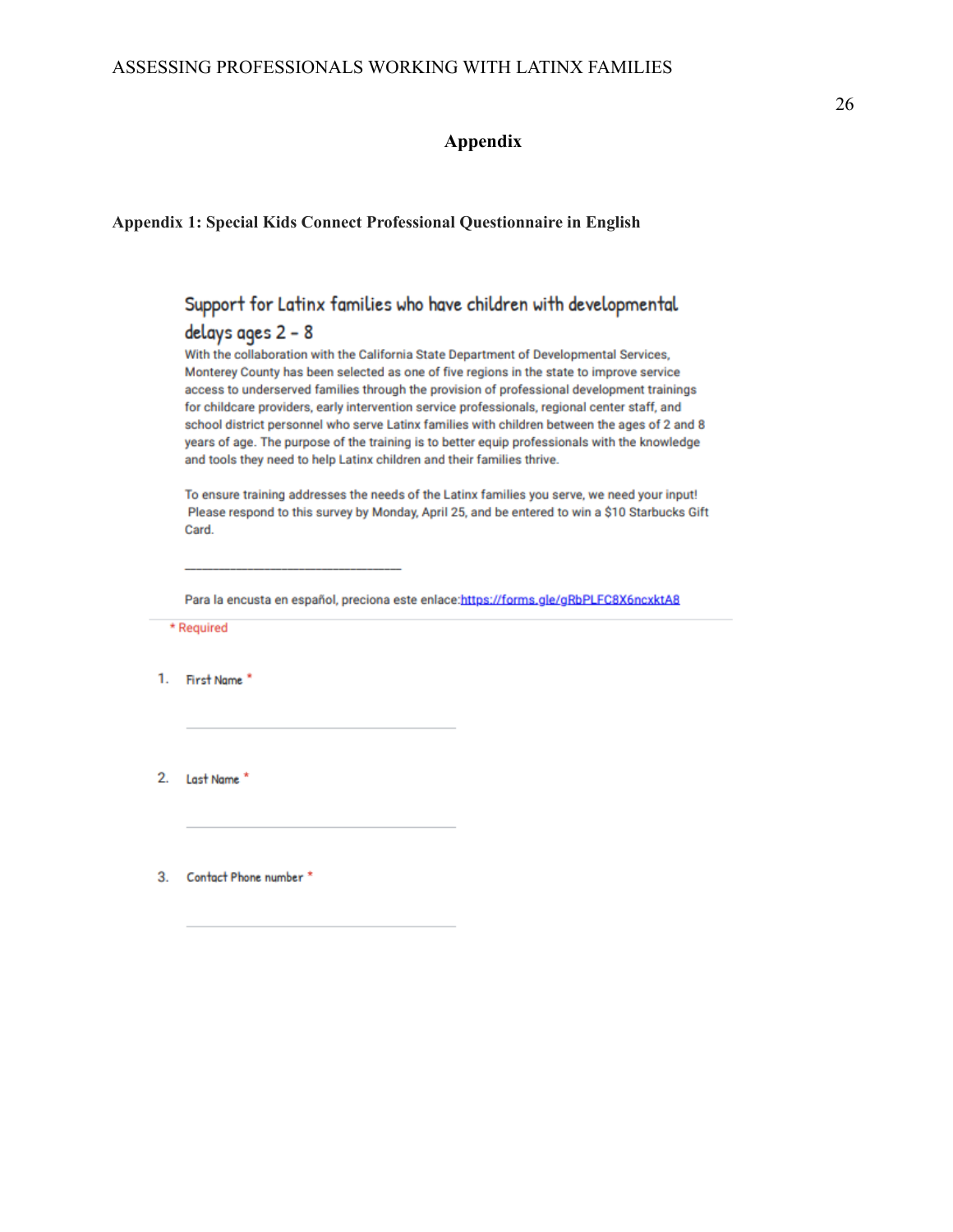#### 4. Check all that apply \*

Check all that apply.

I am a child care provider. I am a service provider (e.g., therapy, respite, IHSS). I work for a school district. I am employed by the San Andreas Regional Center. I am a medical professional. I am the parent of a child with special needs. I work for an agency that conducts developmental assessments.  $\Box$  Other:

5. What age children do you work with OR what ages children do your families have? (Check all that apply.)

Check all that apply.

- $\Box$  0 1 years of age  $2 - 3$  years of age
- $\Box$  4 8 years of age
- 9 years old and up
- I do not work with children.

ź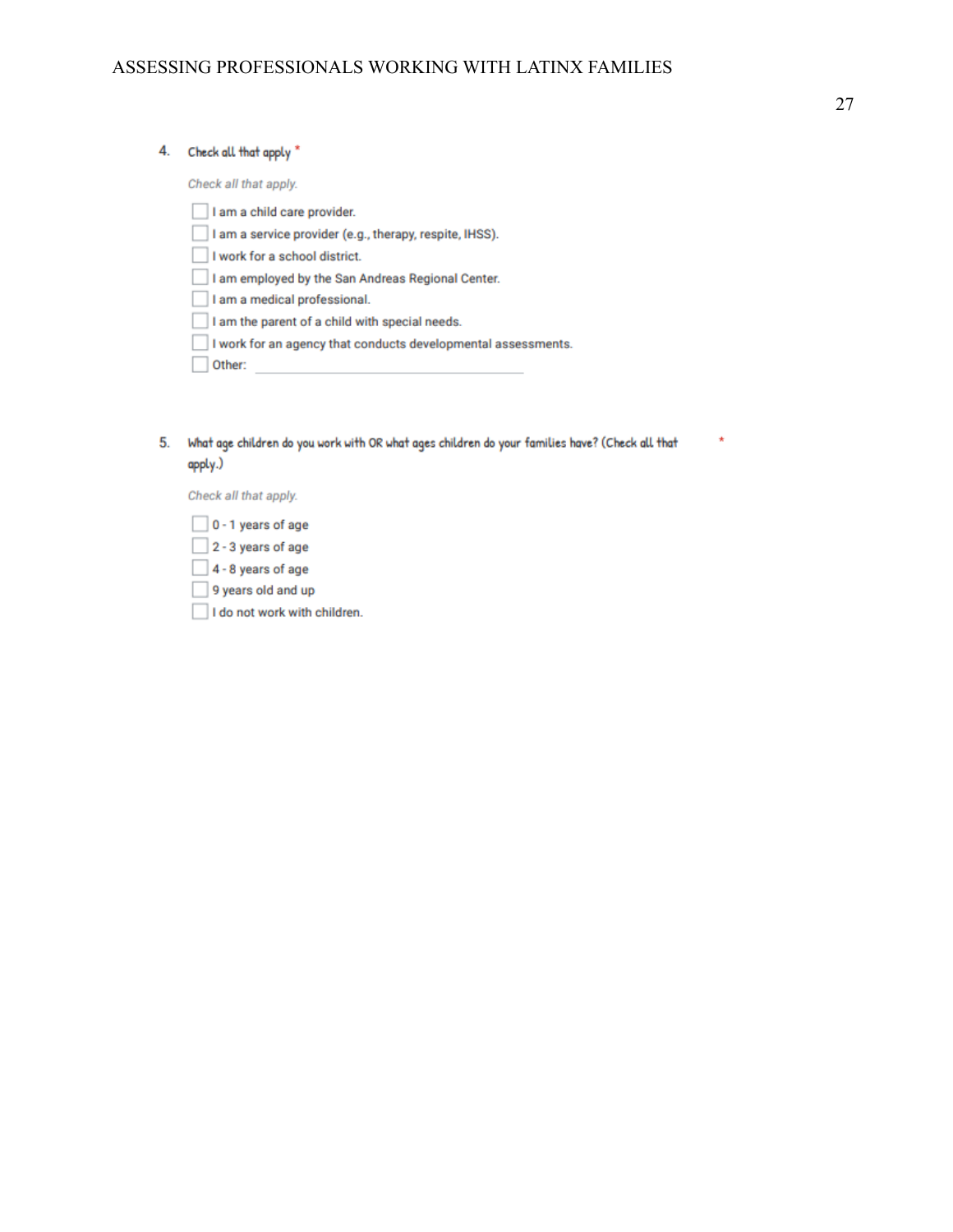## 6. How much do you know about the following services/supports \*

Mark only one oval per row.

|                                       | $1 = 1$ have no<br>idea what this<br>is. | $2 = 1$ have a small<br>amount of<br>knowledge. | $3 = 1$ know a<br>fair amount. | $4 = 1$<br>know a<br>lot. | $5 = 1$ am<br>an<br>expert. |
|---------------------------------------|------------------------------------------|-------------------------------------------------|--------------------------------|---------------------------|-----------------------------|
| <b>IFSPs</b>                          |                                          |                                                 |                                |                           |                             |
| <b>IEPs</b>                           |                                          |                                                 |                                |                           |                             |
| <b>IPPs</b>                           |                                          |                                                 |                                |                           |                             |
| <b>Early Start</b><br><b>Services</b> | and the                                  | $\sim$                                          |                                | in a                      |                             |
| ASQs                                  |                                          |                                                 |                                |                           |                             |
| Developmental<br>Screenings           |                                          |                                                 |                                |                           |                             |
| Social-<br>Emotional<br>Screenings    |                                          |                                                 |                                |                           |                             |
| Regional<br>Center<br><b>Services</b> |                                          | n.                                              |                                | the contract of           |                             |
| Part B of IDEA                        |                                          |                                                 |                                |                           |                             |
| Part C of IDEA                        |                                          |                                                 |                                |                           |                             |
|                                       |                                          |                                                 |                                |                           |                             |

7. Do you believe Latinx families are at a disadvantage when it comes to accessing and using services to \* support a child with a developmental delay / disability?

Mark only one oval.

- $\bigcirc$  Yes
- $\neg$  No

I am not sure.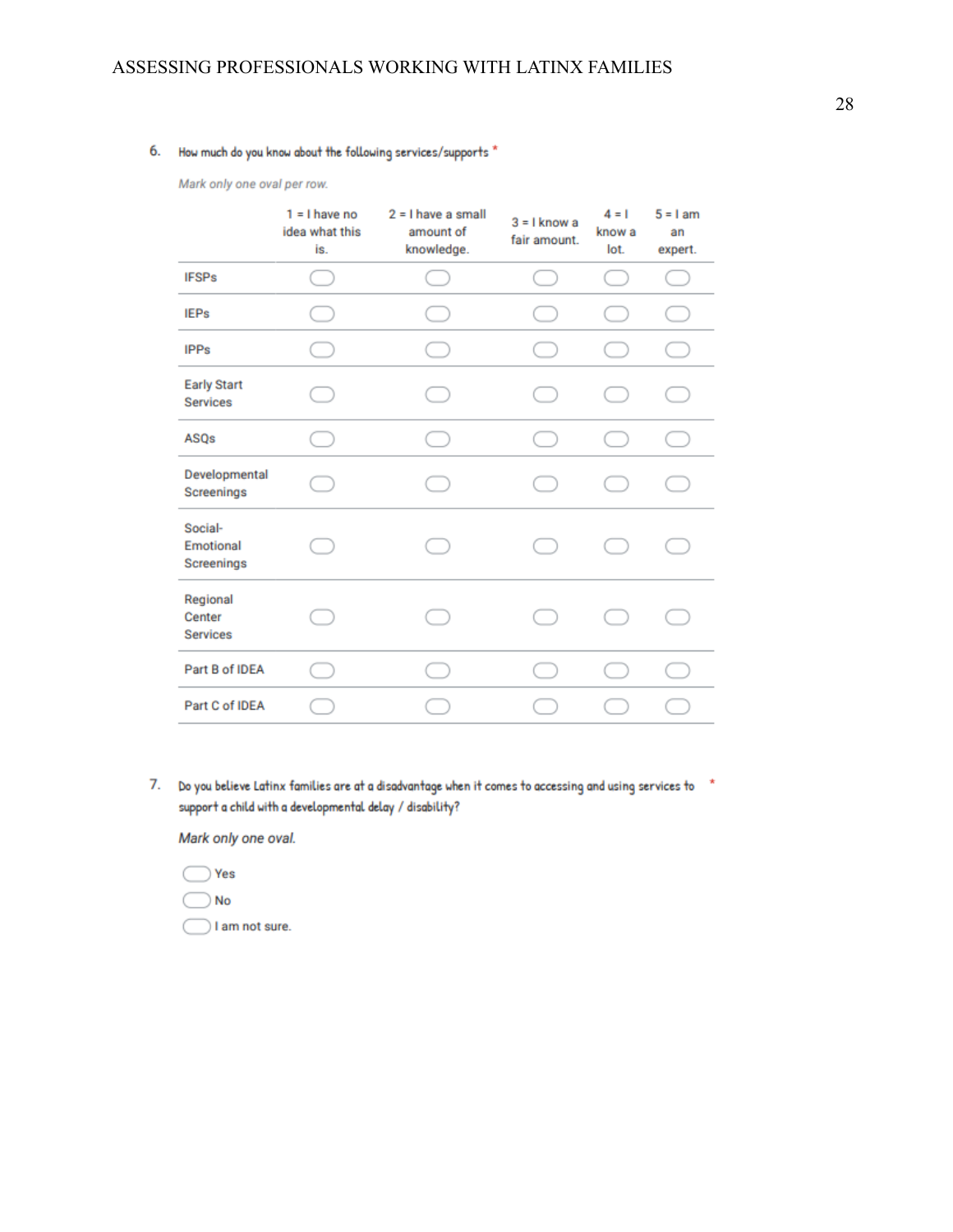| 9.               | What knowledge/tools/resources would be helpful for you in supporting Latinx families who have a<br>child with a developmental delay/disability? |
|------------------|--------------------------------------------------------------------------------------------------------------------------------------------------|
|                  |                                                                                                                                                  |
| Thank you again! | Thank you!!<br>If you have any questions, please feel to reach out to Jose Hernandez at 831-372-2730 or at Jose@specialkidsconnect.org.          |

This content is neither created nor endorsed by Google.

Google Forms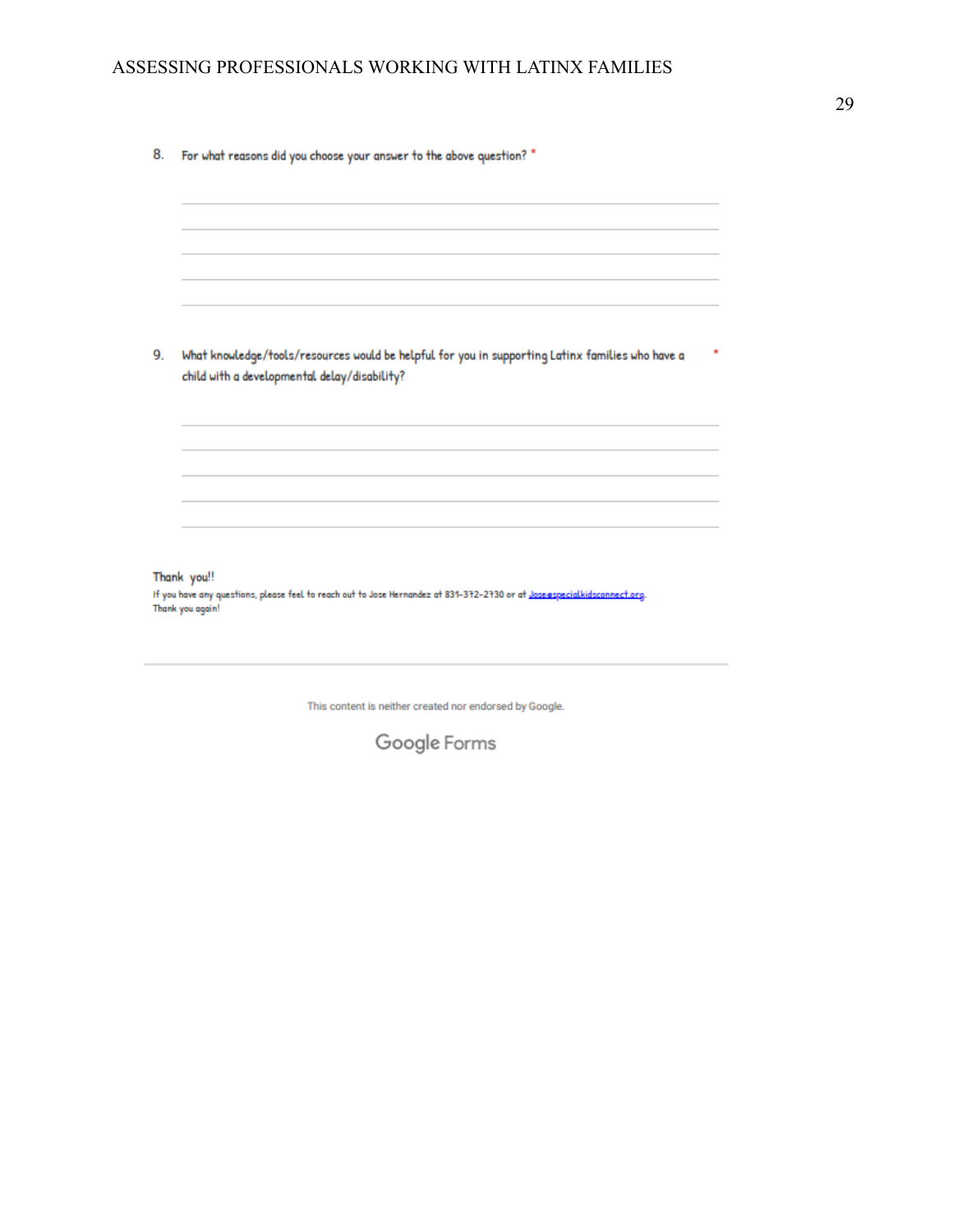<span id="page-30-0"></span>**Appendix 2: Special Kids Connect Professional Questionnaire in Spanish**

# Apoyo para familias latinas que tienen niños con retrasos en el desarrollo de 2 - 8 años

A través de la collaboracion con el Departamento de Servicios de Desarrollo del Estado de California, el condado de Monterey ha sido seleccionado como una de las cinco regiones del estado para mejorar el acceso a los servicios de las familias de pocos recursos mediante la provisión de capacitaciones de desarrollo profesional para proveedores de cuidado infantil, profesionales de servicios de intervención temprana, centro regional personal y personal del distrito escolar que atienden a familias latinas con niños de entre 2 y 8 años de edad. El propósito de la capacitación es equipar mejor a los profesionales con el conocimiento y las herramientas que necesitan para ayudar a los niños latinos y sus familias a prosperar.

Para garantizar que la capacitación aborde las necesidades de las familias latinas a las que sirve, ¡necesitamos su opinión! Responda a esta encuesta antes del lunes 25 de abril y participe para ganar una tarjeta de regalo de Starbucks de \$10.

For the survey in English, press this link: https://forms.gle/kzc8QMgzkbrmpUVw9

\* Required

Nombre \* 1.

2. Apellido<sup>\*</sup>

Teléfono de contacto \* 3.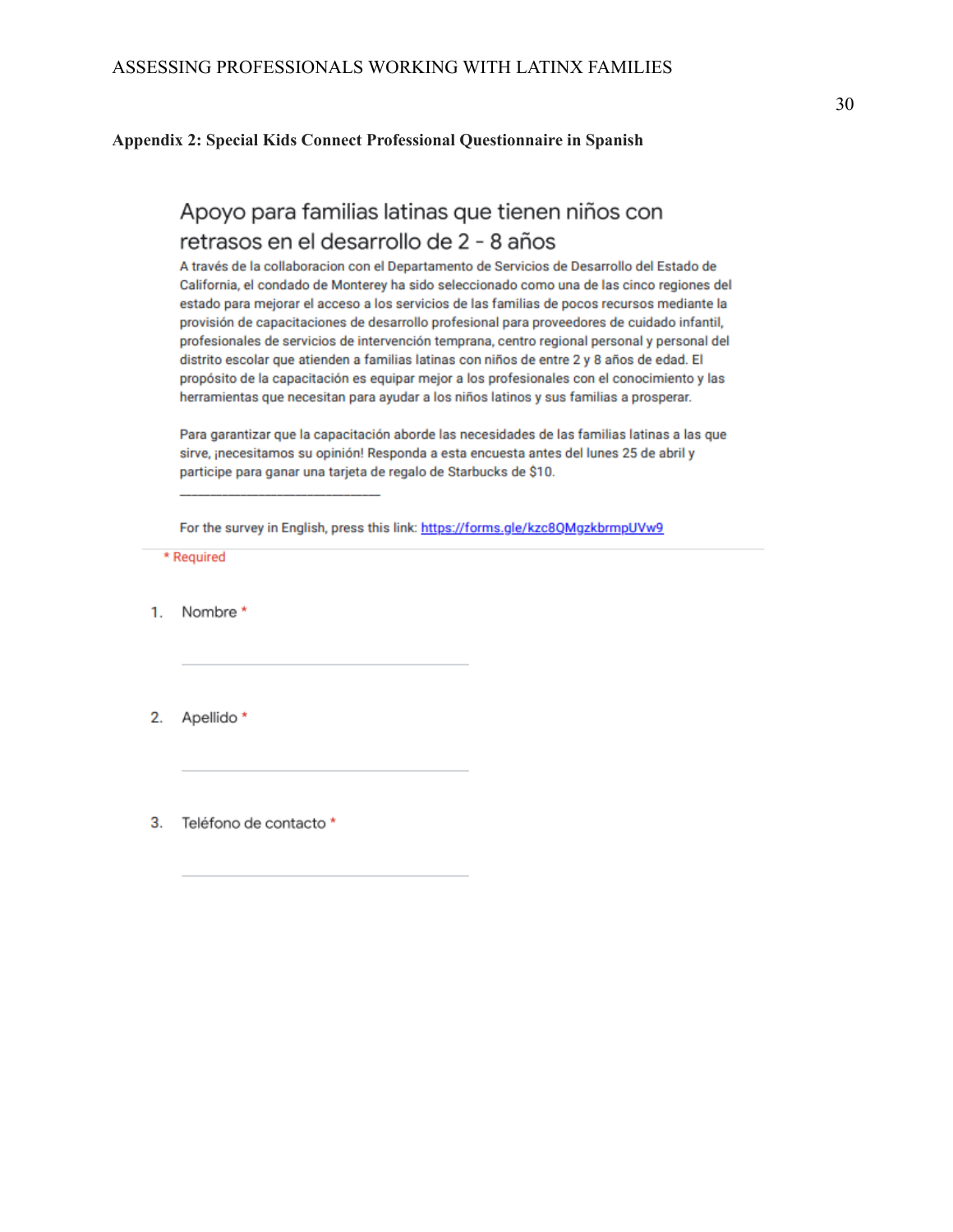4. Marca todas las que corresponda \*

Check all that apply.

| Soy proveedor de cuidado infantil                                |
|------------------------------------------------------------------|
| Soy un proveedor de servicios (p. ej., terapia, respiro, IHSS)   |
| Tabajo para un distrito escolar                                  |
| Trabajo con del Centro Regional de San Andreas.                  |
| Soy profesional medico                                           |
| Soy padre de un niño con necesidades especiales                  |
| Trabajo para una agencia que realiza evaluaciones del desarrollo |
| Other:                                                           |
|                                                                  |

5. ¿Con qué edad/es trabaja con los niños O qué edades tienen los niños de sus familias? (Marque todo lo que corresponda.)

Check all that apply.

- 0 1 años de edad
- 2 3 años de edad
- 4 8 años de edad
- 9 años en adelante
- No trabajo con niños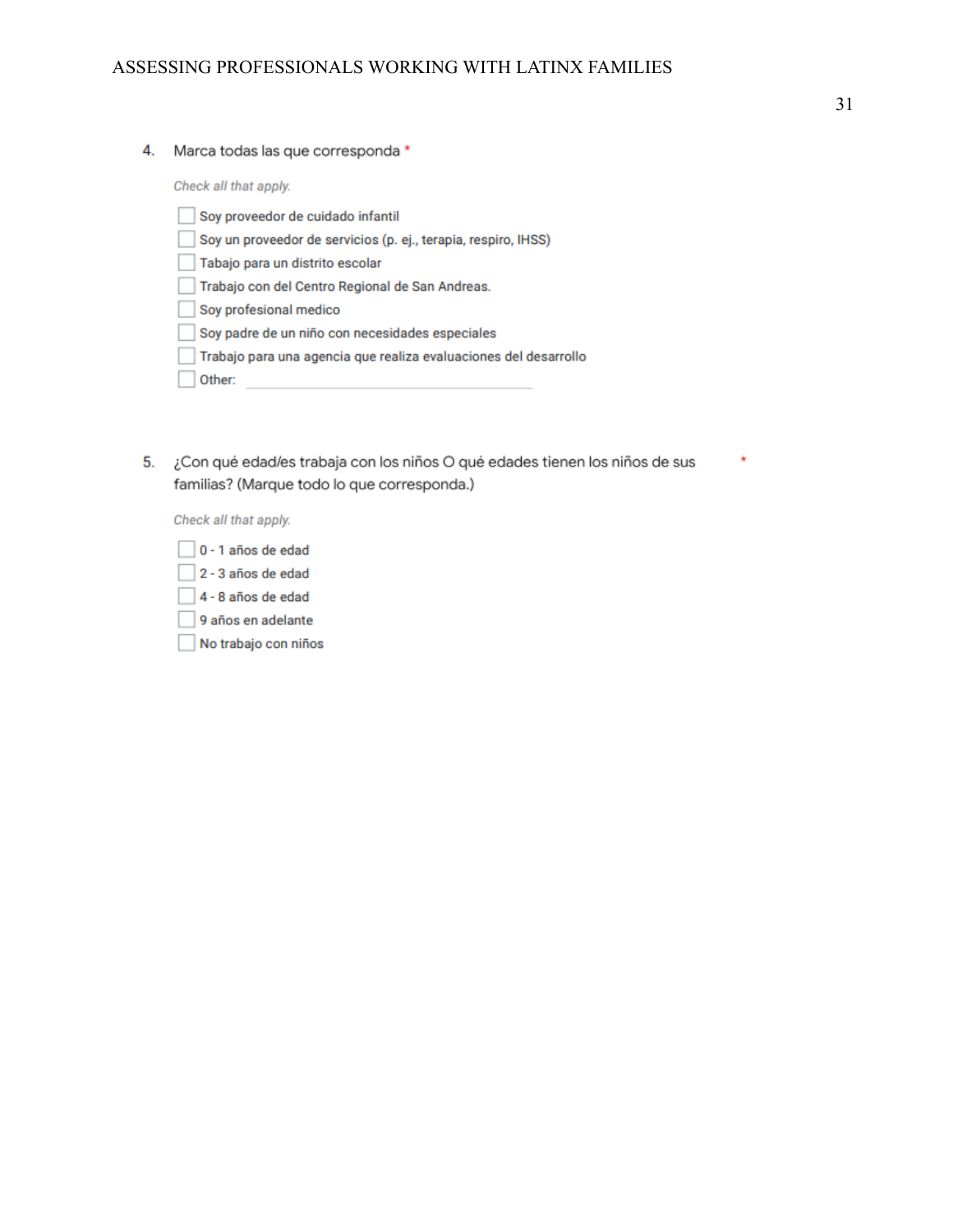## 6. ¿Cuánto sabes tú sobre los siguientes servicios/apoyos? \*

Mark only one oval per row.

|                                              | $1 = No$ tengo<br>idea de qué<br>es esto. | $2 = Tengo$ una<br>pequeña cantidad de<br>conocimiento. | $3 = Sé$<br>bastante. | $4 = S\acute{e}$<br>mucho. | $5 =$ Soy un<br>experto/a. |
|----------------------------------------------|-------------------------------------------|---------------------------------------------------------|-----------------------|----------------------------|----------------------------|
| <b>IFSPs</b>                                 |                                           |                                                         | n a                   |                            |                            |
| <b>IEPs</b>                                  |                                           |                                                         |                       |                            |                            |
| <b>IPPs</b>                                  |                                           |                                                         |                       |                            |                            |
| Servicios de<br>inicio<br>temprano           |                                           |                                                         |                       |                            |                            |
| ASQs                                         |                                           |                                                         |                       |                            |                            |
| Exámenes de<br>desarrollo                    |                                           |                                                         |                       |                            |                            |
| <b>Evaluaciones</b><br>socio-<br>emocionales |                                           |                                                         |                       |                            |                            |
| Servicios del<br>Centro<br>Regional          |                                           |                                                         |                       |                            |                            |
| Parte B de<br><b>IDEA</b>                    |                                           |                                                         |                       |                            |                            |
| Parte C de<br><b>IDEA</b>                    |                                           |                                                         |                       |                            |                            |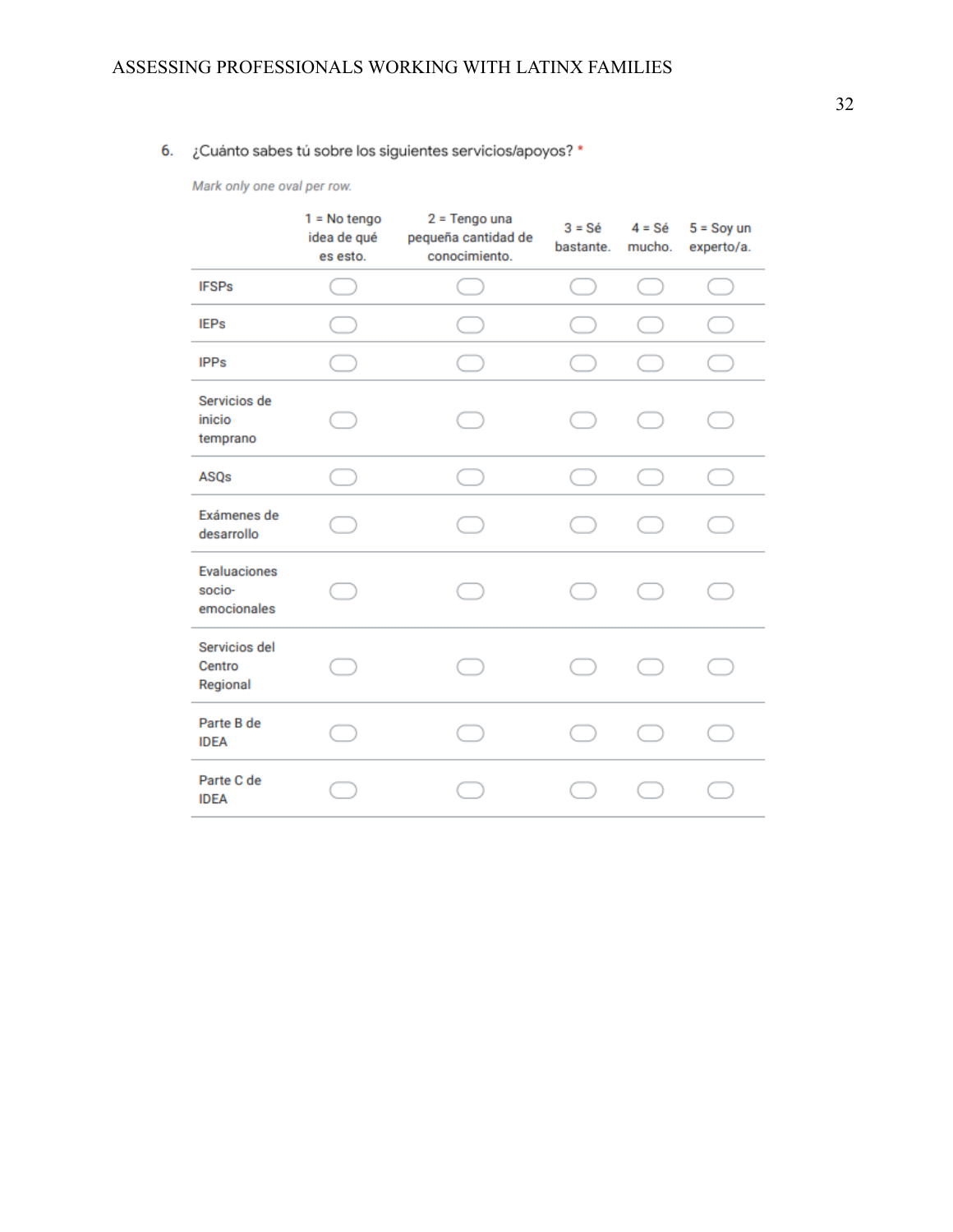7. ¿Cree que las familias latinas están en desventaja cuando se trata de acceder y × utilizar servicios para apoyar a un niño con retraso/discapacidad del desarrollo?

Mark only one oval.

| <b>No</b>          |
|--------------------|
| No estoy seguro/a. |

¿Por qué razones eligió su respuesta a la pregunta anterior? (explica el porque Si, \* 8. No o No estoy seguro/a)

9. ¿Qué conocimiento/herramientas/recursos le serían útiles para apoyar a las familias latinas que tienen un hijo con un retraso/discapacidad del desarrollo? (explica con detalles)

#### ¡¡Gracias‼

Si tienes alguna pregunta, comuniquese con José Hernández al 831-372-2730 o a Jose@specialkidsconnect.org.

¡Gracias de nuevo!

Ň

Google Forms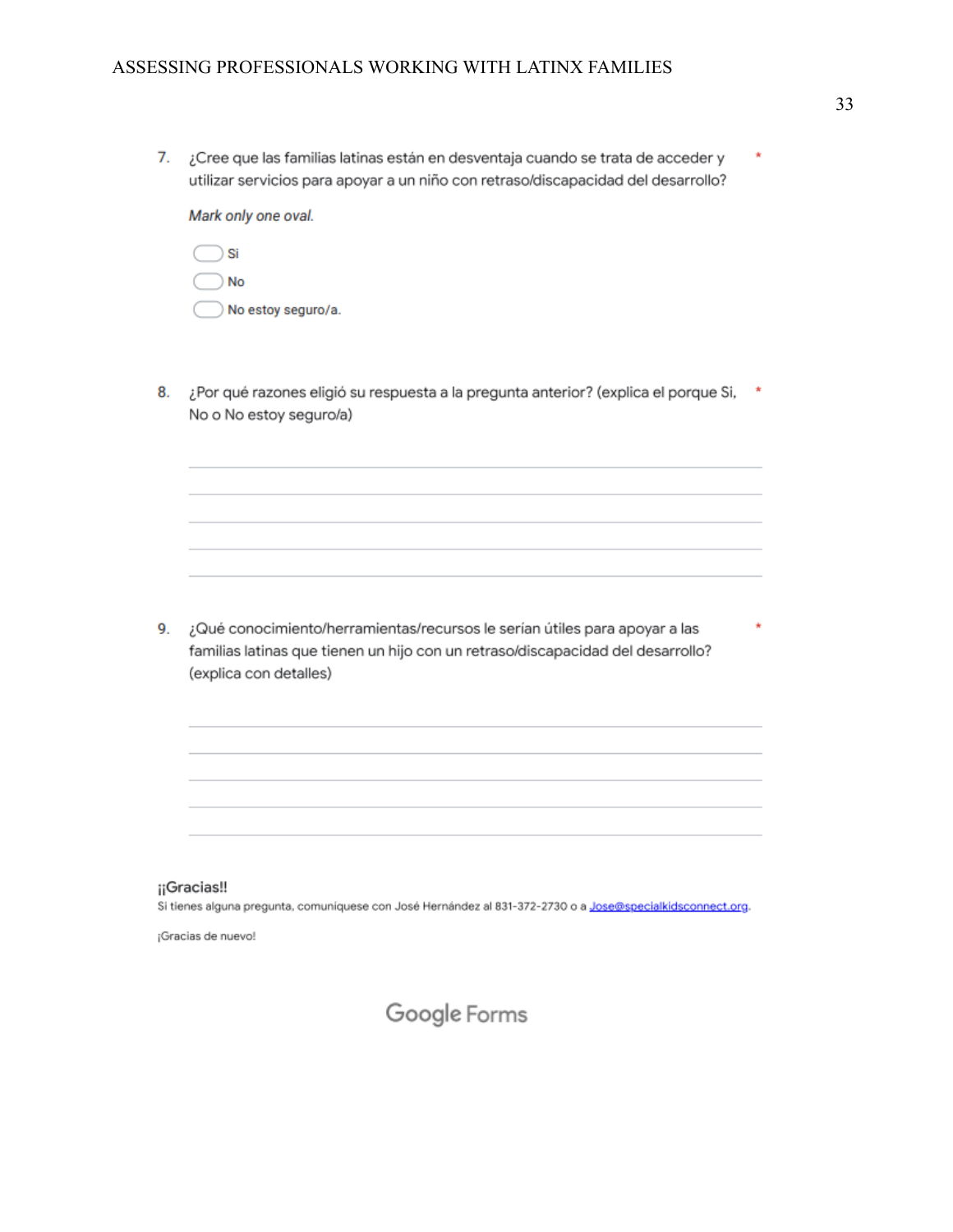# <span id="page-34-0"></span>**Appendix 3: Outreach Contact Agencies**

|                | <b>Community Organizations Contact List</b>   |                                          |  |  |  |  |  |
|----------------|-----------------------------------------------|------------------------------------------|--|--|--|--|--|
|                | <b>Agency/ Organization</b>                   | <b>Title</b>                             |  |  |  |  |  |
|                |                                               | Director of the Alisal Family Resource   |  |  |  |  |  |
| 1              | <b>Alisal Family Resource Center</b>          | <b>Centers Network</b>                   |  |  |  |  |  |
| $\overline{2}$ | <b>BIA</b>                                    | <b>ABA Clinician</b>                     |  |  |  |  |  |
| 3              | <b>Breakthrough Behavior</b>                  | Regional Administrator                   |  |  |  |  |  |
| 4              | <b>Bright Beginnings</b>                      | <b>Community Outreach</b>                |  |  |  |  |  |
|                | Bright Beginnings + Greenfield Early Learning | Communications and Community             |  |  |  |  |  |
| 5              | Partnership                                   | <b>Engagement Coordinator</b>            |  |  |  |  |  |
| 6              | <b>CAPS</b>                                   | Regional Manager 831-676-8999            |  |  |  |  |  |
| 7              | <b>Central Coast ABA</b>                      | <b>Executive Administrative Director</b> |  |  |  |  |  |
| 8              | Central Coast Center for Independent Living   | Community Outreach                       |  |  |  |  |  |
|                | Children's Miracle Network Hospitals of       |                                          |  |  |  |  |  |
| 9              | <b>SVMH</b>                                   | Program Coordinator                      |  |  |  |  |  |
| 10             | Department of Rehabilitation Salinas CA       | Case Manager                             |  |  |  |  |  |
|                | Department of Social Services--Eligibility    |                                          |  |  |  |  |  |
| 11             | Supervisor-MC-CHOICE                          | NMC Outreach Unit                        |  |  |  |  |  |
|                |                                               | School Counselor Assistant, Parent       |  |  |  |  |  |
| 12             | Door To Hope                                  | Educator                                 |  |  |  |  |  |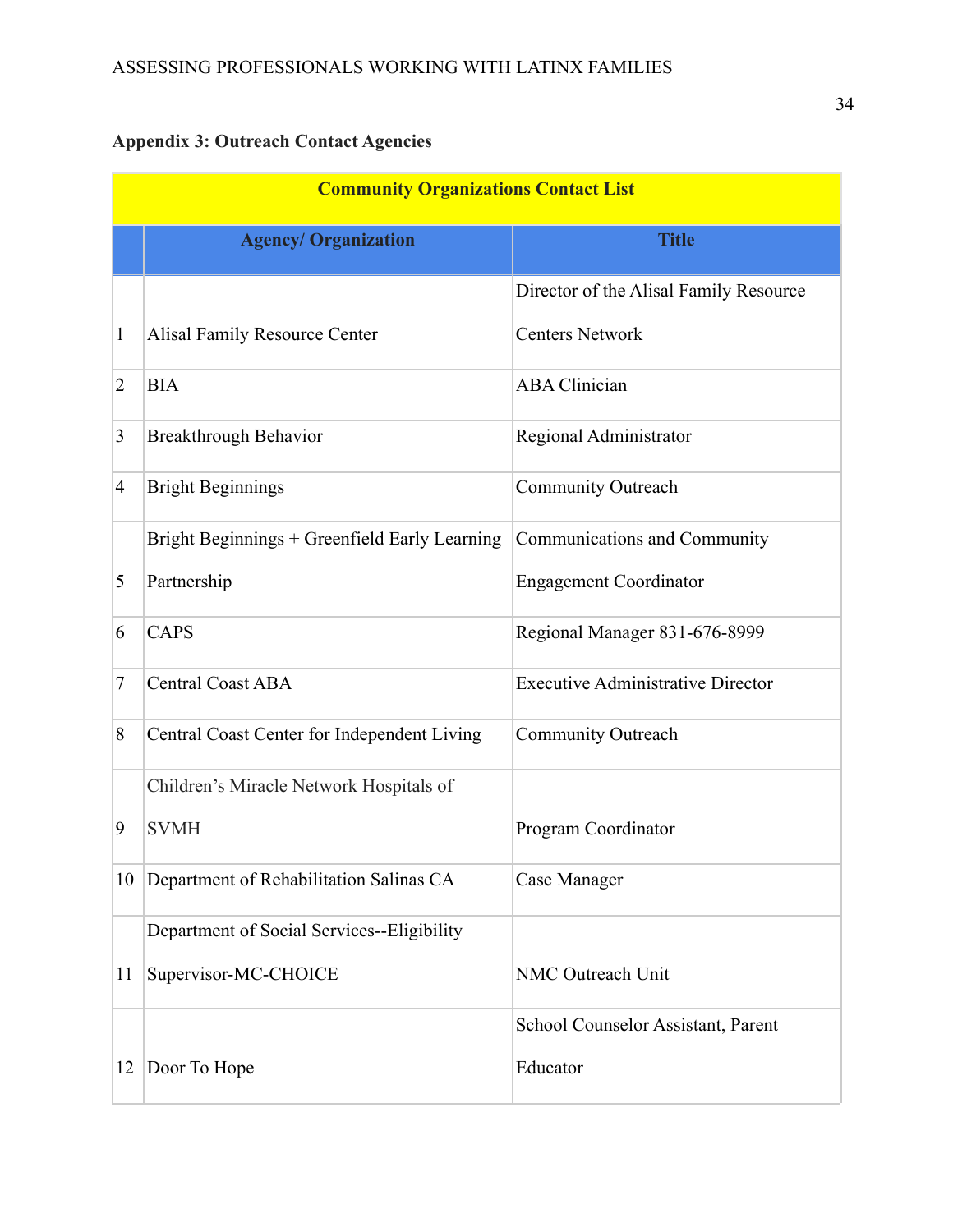| 13 | Door To Hope/Pathway to Safety               | Outreach Manager                        |
|----|----------------------------------------------|-----------------------------------------|
| 14 | First 5 California                           | Program Manager                         |
| 15 | Go Kids, Inc                                 | <b>Care Coordination Services</b>       |
| 16 | Housing Choices                              | Case Manager                            |
| 17 | Life Applied                                 | <b>Adaptive Skills</b>                  |
| 18 | <b>MAOF</b>                                  |                                         |
|    |                                              | Senior Director: Monterey County Office |
| 19 | <b>MCOE Early Learning Program</b>           | of Education - Early Learning Program   |
| 20 | Monterey County Behavioral Health            | <b>Community Outreach</b>               |
|    | Monterey County Behavioral Health Bureau -   |                                         |
| 21 | Child and Adolescent Division                | Community Outreach                      |
|    | Monterey County Office of Education Early    | Inclusion Grant & Social Emotional      |
| 22 | Learning Program                             | Coordinator                             |
|    | Monterey County Special Education Local Plan |                                         |
| 23 | Area                                         |                                         |
| 24 | Natividad Hospital                           | Managed Care/Financial Counseling       |
|    | Organización Mariposas - Parent Support      |                                         |
| 25 | Group                                        | Parent with Special Needs               |
|    | Padres Especiales Unidos - Gonzales Parent   |                                         |
| 26 | <b>Support Group</b>                         | Parent with Special Needs               |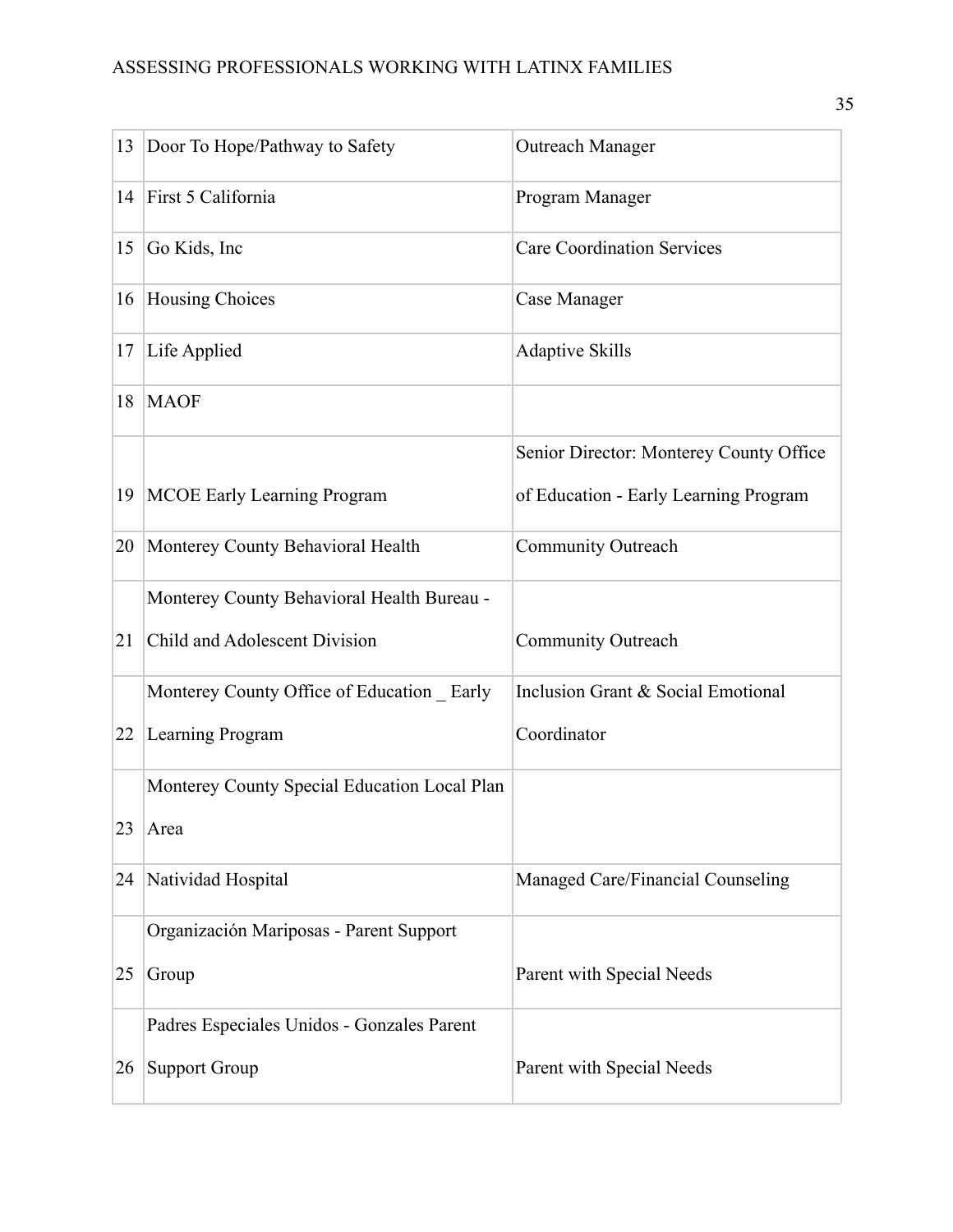| 27 | PANESC Grupo de apoyo                  | Parent with Special Needs            |
|----|----------------------------------------|--------------------------------------|
| 28 | Partnership for Children               | <b>Executive Director</b>            |
|    |                                        | Regional Coordinator, Southern Cali  |
|    |                                        | Coast/San Diego/Imperial Valley, and |
| 29 | Positive Behavior Supports Corporation | Southern Arizona/Yuma/San Luis       |
| 30 | San Andreas Regional Center            | <b>Units Managers</b>                |
| 31 | <b>Sun Street Centers</b>              | Program Manager                      |
| 32 | Sun Street Centers/ Pre-Diversion      | Pre-Diversion                        |
| 33 | Therasens Occupational Therapy         | Director/Funder                      |
| 34 | <b>Trumpet Behavioral Health</b>       | <b>Intake Coordinator</b>            |
| 35 | Tucci Learning Solutions, Inc.         | Program Coordinator                  |

# <span id="page-36-0"></span>**Appendix 4: Scope of Work Table**

| Project: | Assessing Special Needs<br>Professionals Working with the<br><b>Latinx Families</b> |                 | <b>Student:</b>                   | Jose Francisco Hernandez Rivera                        |                          |  |  |  |  |  |  |  |
|----------|-------------------------------------------------------------------------------------|-----------------|-----------------------------------|--------------------------------------------------------|--------------------------|--|--|--|--|--|--|--|
|          | <b>Task</b>                                                                         | <b>Timeline</b> | <b>Parties</b><br><b>Involved</b> | <b>Materials</b> /<br><b>Services</b><br><b>Needed</b> | <b>Completed Product</b> |  |  |  |  |  |  |  |
| 1        | Brainstorm needs                                                                    | 2/4/2022        | Mentor $&$                        | N <sub>0</sub>                                         | 2 possible projects:     |  |  |  |  |  |  |  |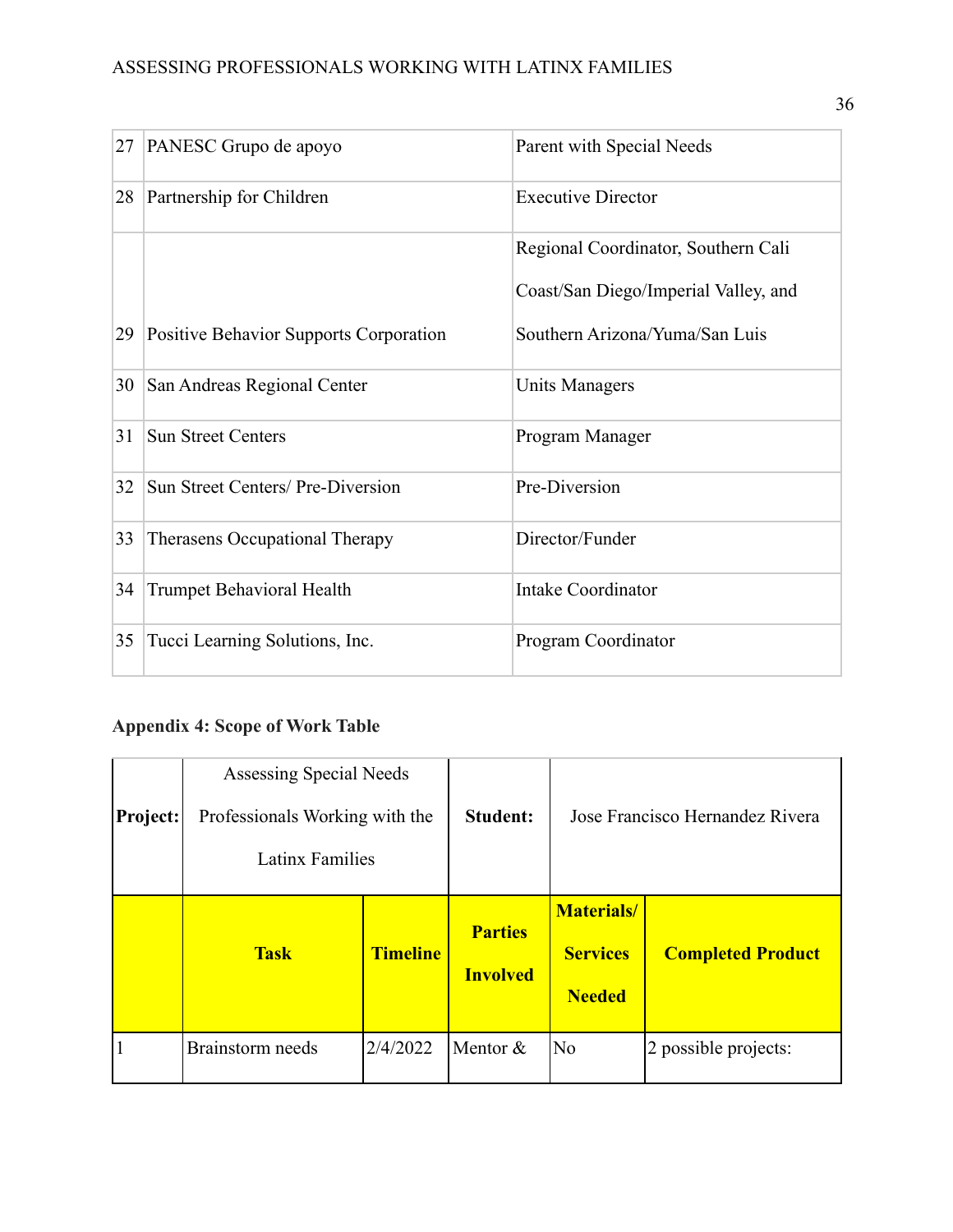|                 | ideas with the mentor                                                                                                      |                  | Intern             | materials                             | <b>REACH Programs and</b>                                                                                                                                                          |
|-----------------|----------------------------------------------------------------------------------------------------------------------------|------------------|--------------------|---------------------------------------|------------------------------------------------------------------------------------------------------------------------------------------------------------------------------------|
|                 | for SKC (agency).                                                                                                          |                  |                    | needed                                | <b>Early Start Program</b>                                                                                                                                                         |
| $ 2\rangle$     | Discuss/develop ideas<br>about what areas of<br>support need to be<br>address within the<br>time of the agency             | 2/17/2022        | Mentor &<br>Intern | No<br>materials<br>needed             | <b>Early Start Program</b><br>community based<br>program: 2 options to<br>develop: 1) parent-based<br>workshop in-person or<br>2) professional<br>development for<br>professionals |
| $\vert 3 \vert$ | Research topic on<br>Transitions process<br>from Part C to Part B<br>of IDEA (list of items<br>that were researched<br>on) | 2/17/2022        | Mentor &<br>Intern | No<br>materials<br>needed             | Research on transitions<br>for professionals in a<br>macro-level on social<br>issues.                                                                                              |
| $\vert 4$       | Research data locally<br>and statewide about<br><b>Transition Supports</b><br>with IDEA                                    | 3/11/2022 Intern |                    | N <sub>o</sub><br>materials<br>needed | Research on transitions<br>for professionals at a<br>micro-level on social<br>issues.                                                                                              |
| $\overline{5}$  | Discuss with mentor                                                                                                        | 3/11/2022 Intern |                    | N <sub>0</sub>                        | Meeting with mentor to                                                                                                                                                             |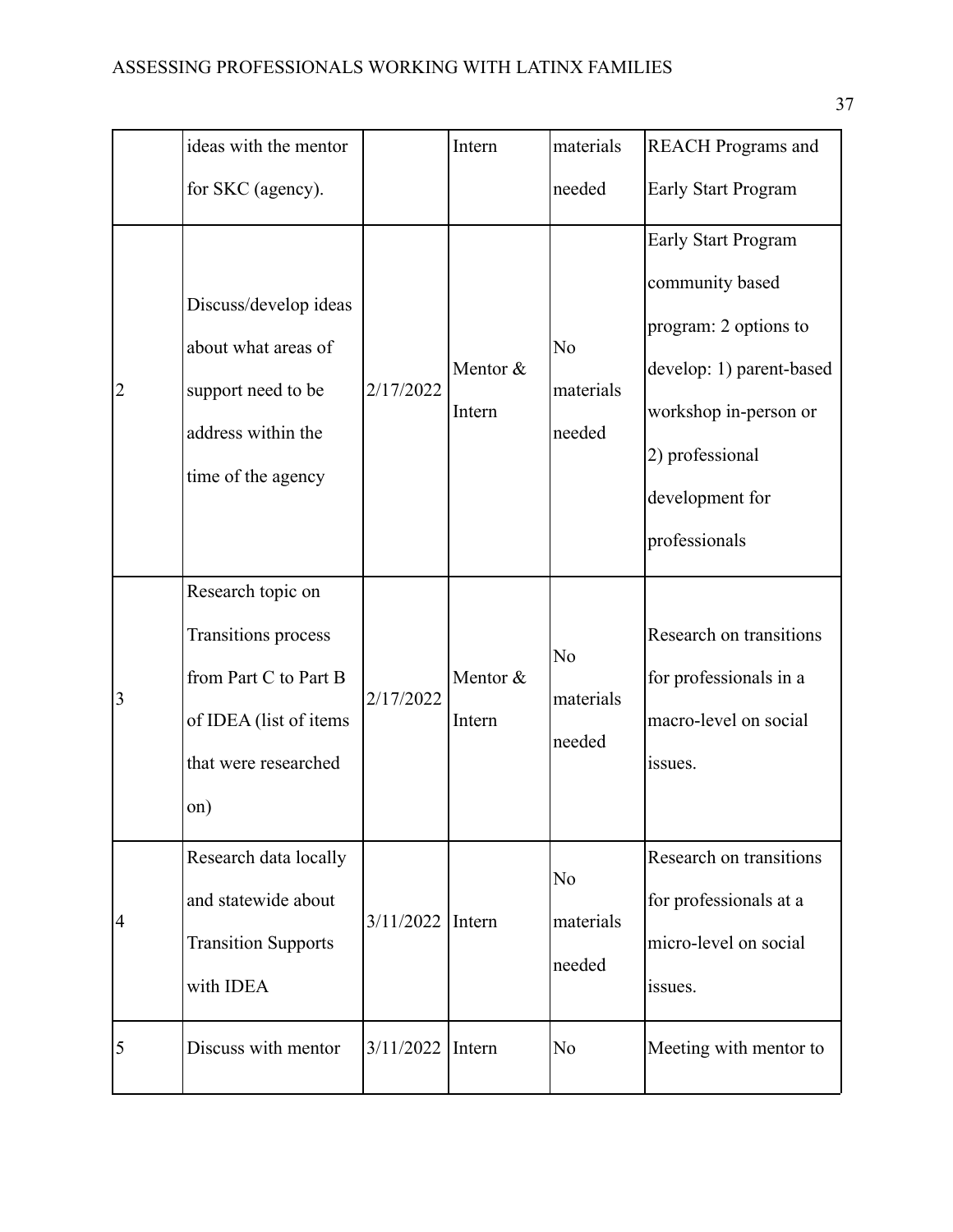|                | about potential areas                                                                        |           |                                             | materials               | discuss finds and areas                                                                                 |
|----------------|----------------------------------------------------------------------------------------------|-----------|---------------------------------------------|-------------------------|---------------------------------------------------------------------------------------------------------|
|                | of project-based the                                                                         |           |                                             | needed                  | that need to be address                                                                                 |
|                | research finds                                                                               |           |                                             |                         | based on the information                                                                                |
|                |                                                                                              |           |                                             |                         | completed                                                                                               |
|                | Discuss a cultural                                                                           |           |                                             |                         | Discussed draft based on                                                                                |
| 6              | survey addressing                                                                            | 3/18/2022 | Mentor &                                    | Google                  | information created to                                                                                  |
|                | professional needs                                                                           |           | Intern                                      | forms                   | address potential                                                                                       |
|                | (Key Main Point)                                                                             |           |                                             |                         | professionals                                                                                           |
| $\overline{7}$ | Create a list of<br>agencies to do reach<br>out                                              | 3/25/2022 | Intern                                      | Google<br><b>Sheets</b> | A list of community<br>collaborators was<br>created to reach out and<br>connect to answer the<br>survey |
| $\overline{8}$ | Draft a survey for<br>professional<br>addressing the needs<br>(targeting Latino<br>families) | 3/25/2022 | Mentor &<br>Intern                          | Google<br>forms         | Survey done and<br>approved on 3/21 from<br>Mentor                                                      |
| $\vert 9$      | Select 10 to 15 overall<br>Professionals:                                                    | 4/15/2022 | Mentor,<br>Intern &<br>professional contact | t with                  | Spreadshee Agencies list: Monterey<br>County Educator, Family<br>Resource Centers,                      |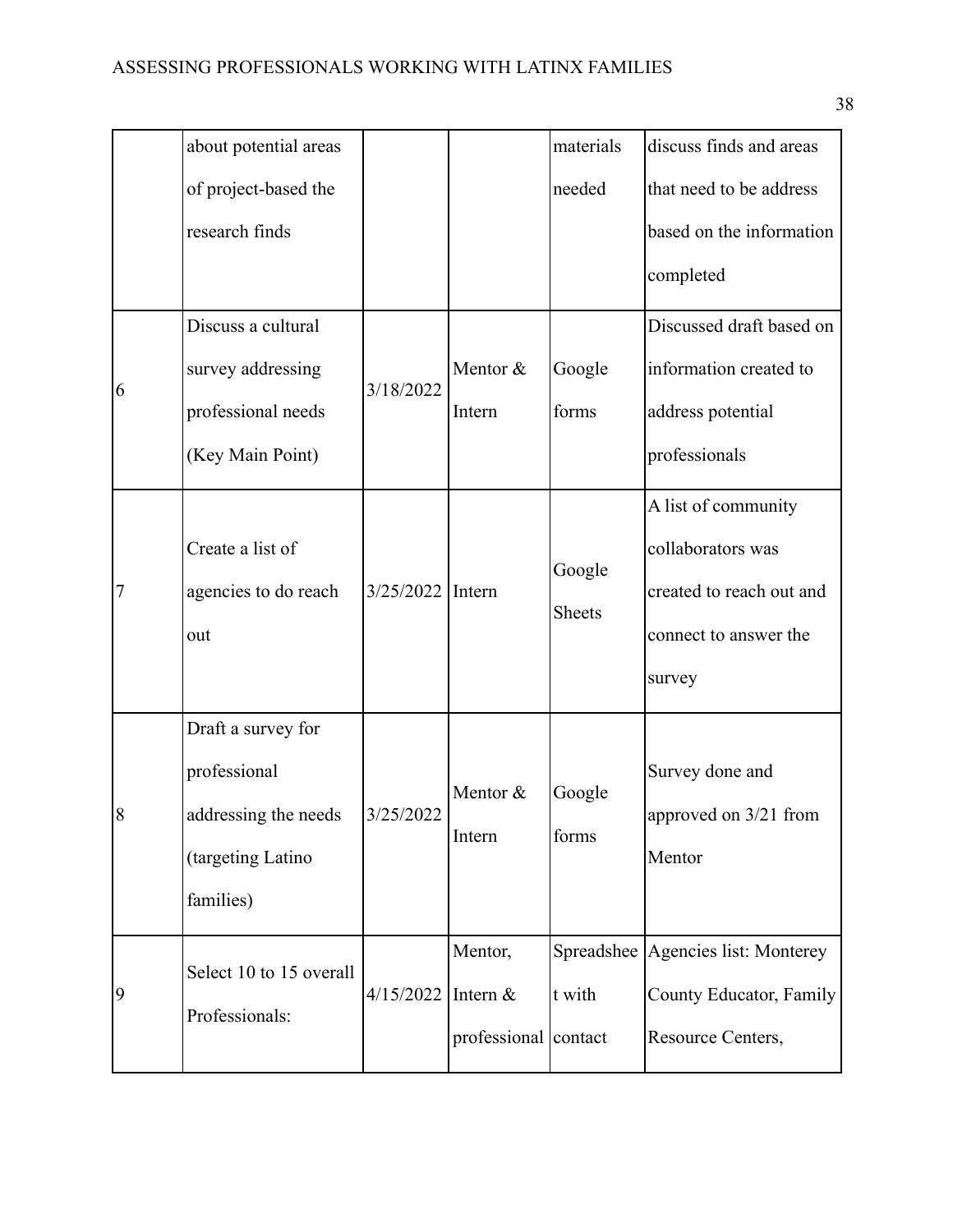|    |                                                                                                                                        |                    | s (3rd party) info and |                                                                    | <b>Community Care</b>                                                                            |
|----|----------------------------------------------------------------------------------------------------------------------------------------|--------------------|------------------------|--------------------------------------------------------------------|--------------------------------------------------------------------------------------------------|
|    |                                                                                                                                        |                    |                        | roles                                                              | Providers, etc.                                                                                  |
| 10 | Interview/Implement<br>Survey to Monterey<br>County Educator,<br><b>Family Resource</b><br>Centers, Community<br><b>Care Providers</b> | $4/21/2022$ Intern |                        | Phone or<br>Zoom or<br>Email<br>(based on<br>preference) years old | <b>Finalized interviews</b><br>with community<br>professionals working<br>with children ages 0-8 |
| 11 | Analyze finds from<br>interviews/survey<br>from professionals                                                                          | 4/25/2022          | Mentor &<br>Intern     | N <sub>o</sub><br>materials<br>needed                              | 75 surveys were<br>collected and gift card<br>was selected                                       |
| 12 | Complete reporting<br>requirements                                                                                                     | 4/25/2022          | Mentor &<br>Intern     | N <sub>o</sub><br>materials<br>needed                              | <b>Completed Product</b>                                                                         |